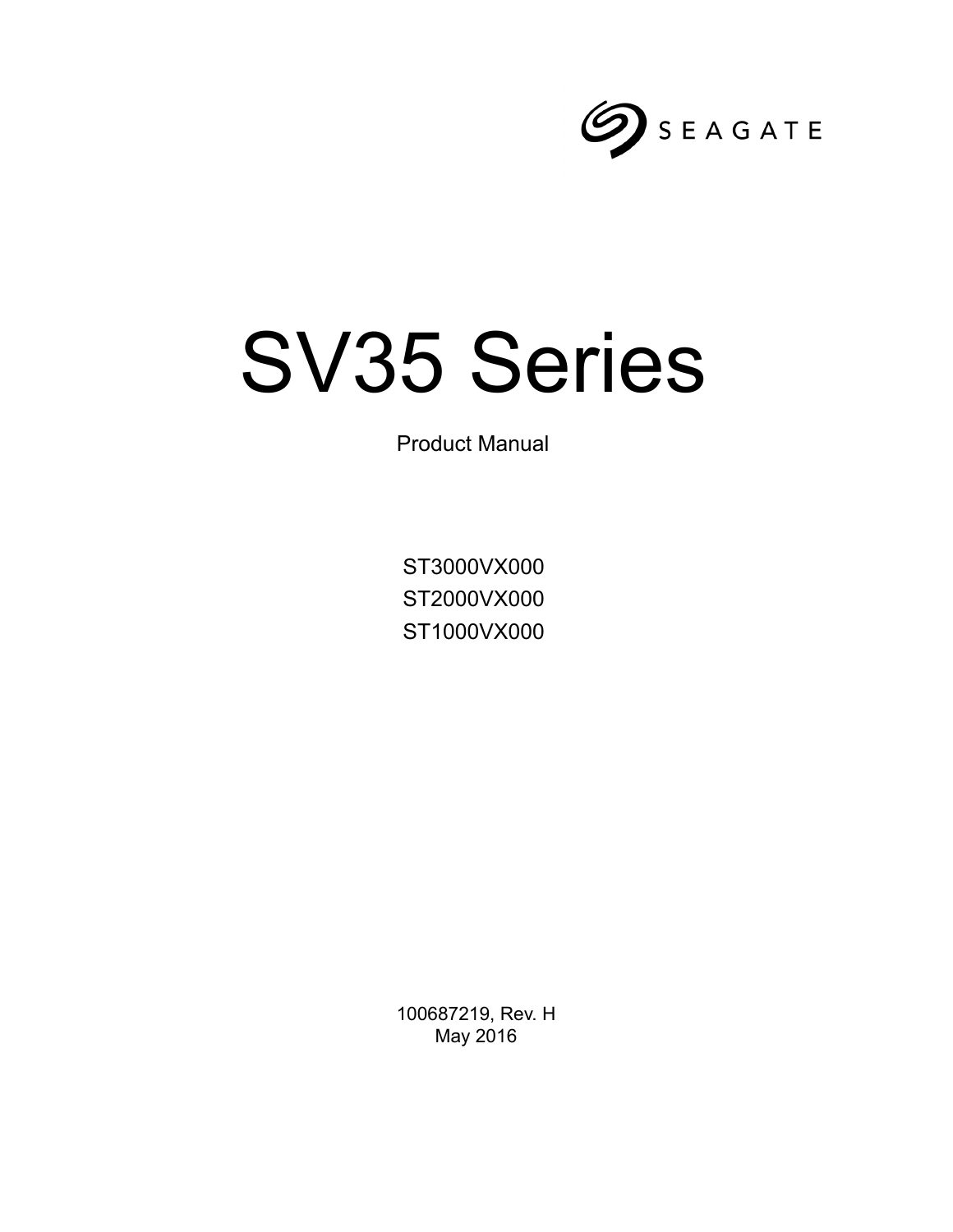# **Document Revision History**

| <b>Revision</b> | <b>Date</b> | <b>Description of Change</b>                                                                                                                                                                                                                                                       |  |
|-----------------|-------------|------------------------------------------------------------------------------------------------------------------------------------------------------------------------------------------------------------------------------------------------------------------------------------|--|
| Rev. A          | 10/20/2011  | Initial release.                                                                                                                                                                                                                                                                   |  |
| Rev. B          | 02/21/2012  | Corrected Table 1 (Altitude, operating) specification and Table 3 specification (Idle2).                                                                                                                                                                                           |  |
| Rev. C          | 06/01/2012  | Updated features list; updated footnotes for Table 1 and Table 2.                                                                                                                                                                                                                  |  |
| Rev. D          | 05/08/2014  | below, 3, 5, 9, 12-19 & 26: (Updated copyright statement, updated support URLs,<br>updated page numbering & page layouts, updated person from you/your to users/the,<br>added missing hyperlinks to URLs, & added metric values to mechanical drawings)                            |  |
| Rev. E          | 05/29/2014  | 8: Changed Idle2 to Idle1                                                                                                                                                                                                                                                          |  |
| Rev. F          | 05/06/2015  | Applied new page numbering, deleted Index [no longer required]<br>fc & bc: Applied new logo<br>19-20: Corrected side hole dimension in mechanical drawing<br>26: Changed Word 95-104 to reflect Streaming command support                                                          |  |
| Rev. G          | 06/11/2015  | 5: Added bullets: $*$ Supports up to 32 cameras & $*$ Supports $\leq$ 8 drive bays                                                                                                                                                                                                 |  |
| Rev. H)         | 05/26/2016  | 7 & 13: Revised to Op & Non-Op temp descriptions<br>8 & 13: Revised Wet Bulb values & added temperature note<br>15: Added Section 2.12.1 Storage<br>16: Updated to Korean RRA & Australian RCM<br>19-20: Revised fastener penetration depth to 0.120" in text & mechanical drawing |  |

© 2016, Seagate Technology LLC All rights reserved. Publication number: 100687219, Rev. Rev. H May 2016

Seagate, Seagate Technology and the Spiral logo are registered trademarks of Seagate Technology LLC in the United States and/or other countries. AccuTrac, OptiCache and SeaTools are either trademarks or registered trademarks of Seagate Technology LLC or one of its affiliated companies in the United States and/or other countries. All other trademarks or registered trademarks are the property of their respective owners.

No part of this publication may be reproduced in any form without written permission of Seagate Technology LLC. Call 877-PUB-TEK1 (877-782-8351) to request permission.

When referring to drive capacity, one gigabyte, or GB, equals one billion bytes and one terabyte, or TB, equals one trillion bytes. Your computer's operating system may use a different standard of measurement and report a lower capacity. In addition, some of the listed capacity is used for formatting and other functions, and thus will not be available for data storage. Actual quantities will vary based on various factors, including file size, file format, features and application software. Actual data rates may vary depending on operating environment and other factors. The export or re-export of hardware or software containing encryption may be regulated by the U.S. Department of Commerce, Bureau of Industry and Security (for more information, visit [www.bis.doc.](http://www.bis.doc.gov)gov), and controlled for import and use outside of the U.S. Seagate reserves the right to change, without notice, product offerings or specifications.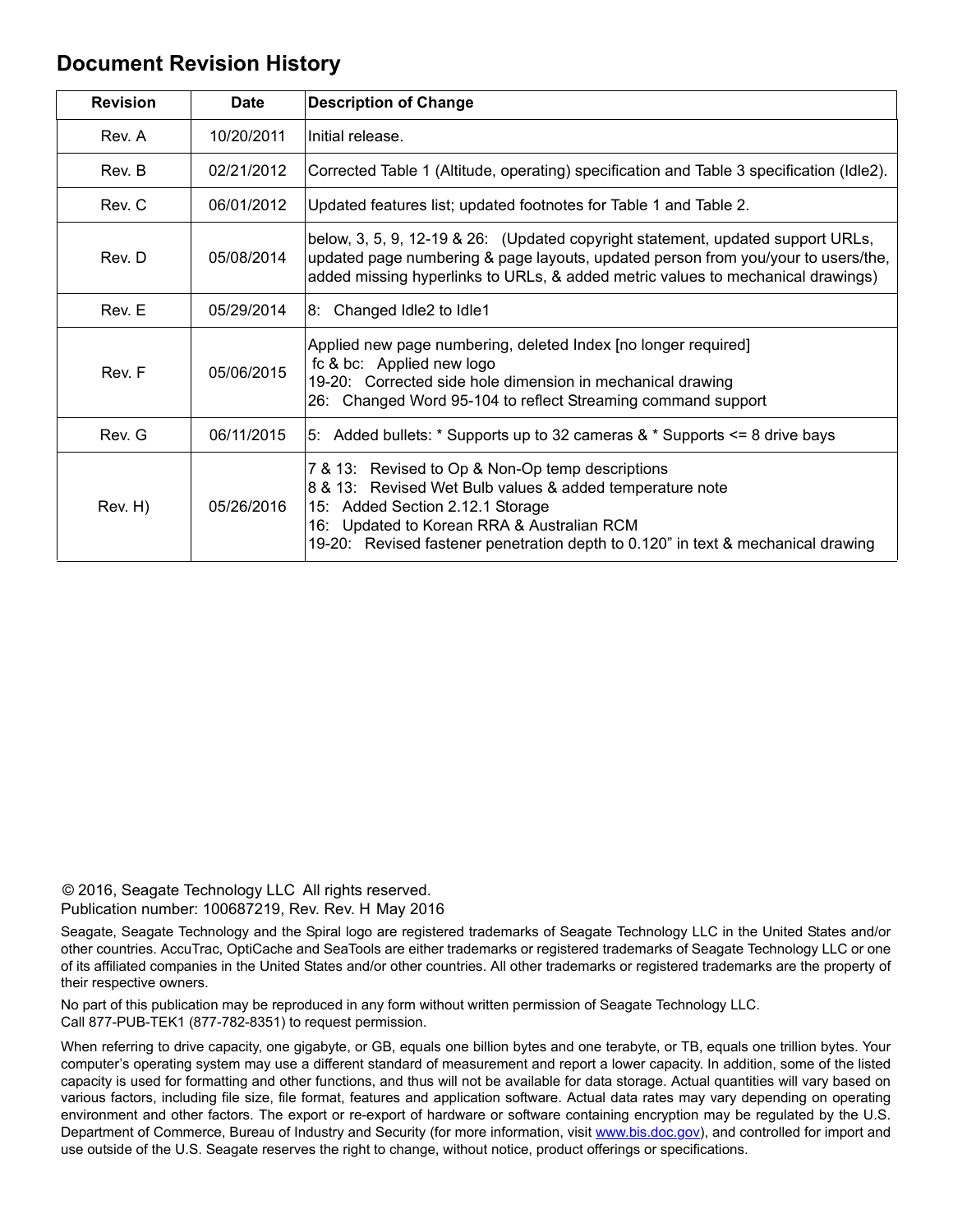# **Contents**

| 1.0 |      |                                                                                  |  |  |  |  |
|-----|------|----------------------------------------------------------------------------------|--|--|--|--|
|     | 1.1  |                                                                                  |  |  |  |  |
| 2.0 |      |                                                                                  |  |  |  |  |
|     | 2.1  |                                                                                  |  |  |  |  |
|     | 2.2  |                                                                                  |  |  |  |  |
|     |      | 2.2.1                                                                            |  |  |  |  |
|     | 2.3  |                                                                                  |  |  |  |  |
|     | 2.4  |                                                                                  |  |  |  |  |
|     | 2.5  |                                                                                  |  |  |  |  |
|     | 2.6  |                                                                                  |  |  |  |  |
|     | 2.7  |                                                                                  |  |  |  |  |
|     | 2.8  |                                                                                  |  |  |  |  |
|     |      | 2.8.1                                                                            |  |  |  |  |
|     |      | 2.8.2                                                                            |  |  |  |  |
|     |      | 2.8.3                                                                            |  |  |  |  |
|     |      | 2.8.4                                                                            |  |  |  |  |
|     | 2.9  |                                                                                  |  |  |  |  |
|     |      | 2.9.1                                                                            |  |  |  |  |
|     |      | 2.9.2                                                                            |  |  |  |  |
|     |      | 2.9.3                                                                            |  |  |  |  |
|     |      | 2.9.4                                                                            |  |  |  |  |
|     |      | 2.9.5                                                                            |  |  |  |  |
|     |      | 2.9.6                                                                            |  |  |  |  |
|     | 2.10 |                                                                                  |  |  |  |  |
|     |      | 2.10.1                                                                           |  |  |  |  |
|     | 2.11 |                                                                                  |  |  |  |  |
|     | 2.12 |                                                                                  |  |  |  |  |
|     |      | 2.12.1                                                                           |  |  |  |  |
|     | 2.13 |                                                                                  |  |  |  |  |
|     |      | 2.13.1                                                                           |  |  |  |  |
|     |      | 2.13.2                                                                           |  |  |  |  |
|     |      | 2.13.3                                                                           |  |  |  |  |
|     | 2.14 |                                                                                  |  |  |  |  |
|     |      | 2.14.1<br>European Union Restriction of Hazardous Substances (RoHS) Directive 17 |  |  |  |  |
|     |      | China Restriction of Hazardous Substances (RoHS) Directive  17<br>2.14.2         |  |  |  |  |
|     | 2.15 |                                                                                  |  |  |  |  |
| 3.0 |      |                                                                                  |  |  |  |  |
|     | 3.1  |                                                                                  |  |  |  |  |
|     | 3.2  |                                                                                  |  |  |  |  |
|     | 3.3  |                                                                                  |  |  |  |  |
|     | 3.4  |                                                                                  |  |  |  |  |
| 4.0 |      |                                                                                  |  |  |  |  |
|     | 4.1  |                                                                                  |  |  |  |  |
|     | 4.2  |                                                                                  |  |  |  |  |
|     | 4.3  |                                                                                  |  |  |  |  |
|     |      | 4.3.1                                                                            |  |  |  |  |
|     |      | 4.3.2                                                                            |  |  |  |  |
|     |      | 4.3.3                                                                            |  |  |  |  |
|     |      |                                                                                  |  |  |  |  |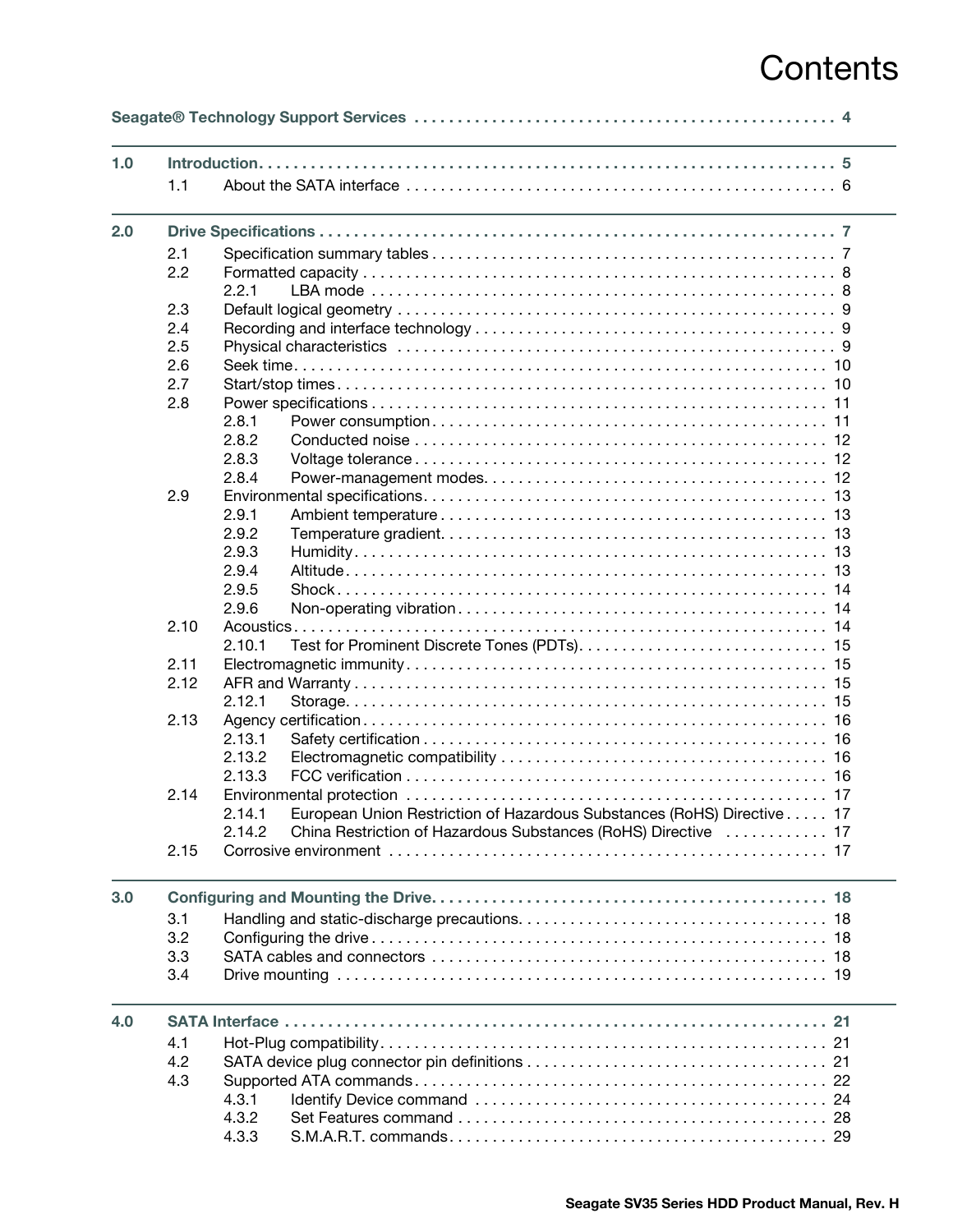# Figures

| Figure 1 |  |
|----------|--|
| Figure 2 |  |
| Figure 3 |  |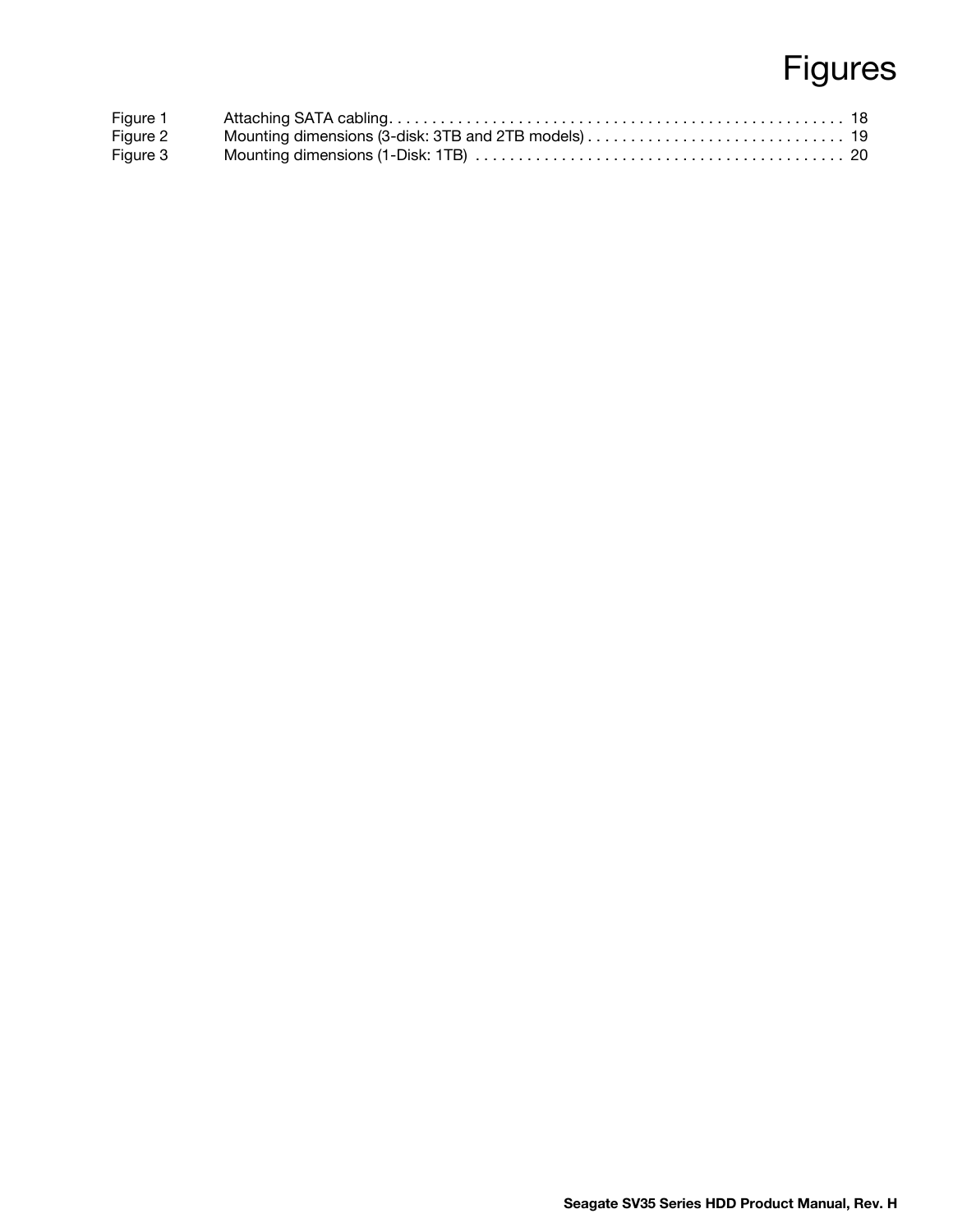# Seagate® Technology Support Services

<span id="page-4-0"></span>For information regarding online support and services, visit: [http://www.sea](http://www.seagate.com/contacts/)gate.com/contacts/ [For information regarding Warranty Support, visit:](http://www.seagate.com/support/warranty-and-replacements/) http://www.seagate.com/support/warranty-and-replacements/ For information regarding data recovery services, visit: [http://www.sea](http://www.seagate.com/services-software/data-recovery-services/)gate.com/services-software/data-recovery-services/ [For Seagate OEM, Distribution partner and reseller portals, visit: h](http://www.seagate.com/partners/)ttp://www.seagate.com/partners/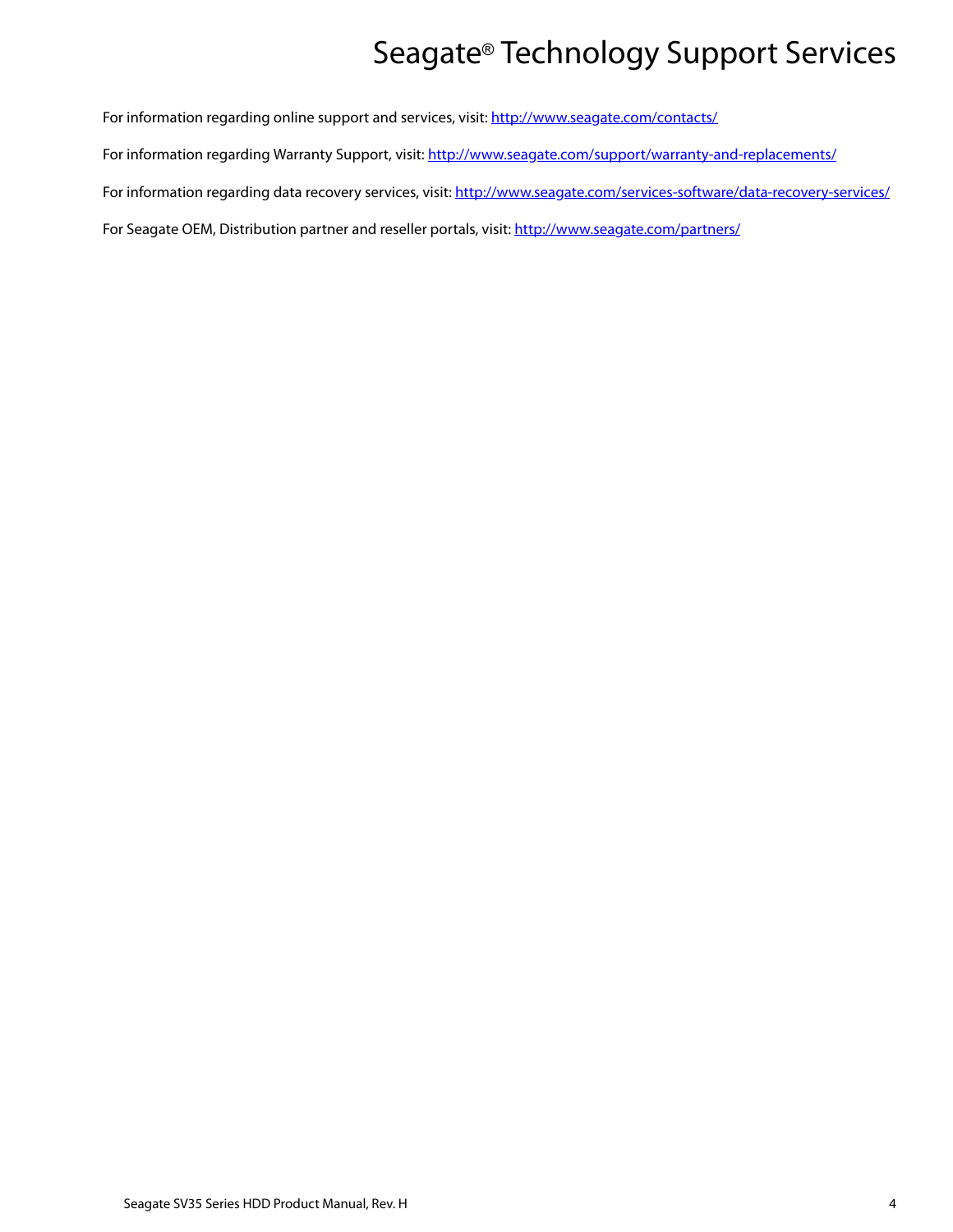# <span id="page-5-0"></span>**1.0 Introduction**

This manual describes the functional, mechanical and interface specifications for the following: Seagate® SV35 Series model drives:

ST3000VX000 ST2000VX000 ST1000VX000

These drives provide the following key features:

- 7200 RPM spindle speed
- Best-in-class acoustic performance means virtually silent operation
- Built-in error recovery for non-stop video streaming
- Compliant with RoHS requirements in China and Europe
- Enterprise-class reliability for 24×7 video surveillance applications
- Full-track multiple-sector transfer capability without local processor intervention
- High instantaneous (burst) data-transfer rates (up to 600MB per second).
- Native Command Queuing with command ordering to increase performance in demanding applications
- Performance-tuned for seamless video applications
- Quiet operation
- Seagate AcuTrac™ servo technology delivers dependable performance, even with hard drive track widths of only 75 nanometers.
- Seagate OptiCache™ technology boosts overall performance by as much as 45% over the previous generation.
- SeaTools diagnostic software performs a drive self-test that eliminates unnecessary drive returns.
- State-of-the-art cache and on-the-fly error-correction algorithms
- Support for S.M.A.R.T. drive monitoring and reporting
- Supports  $\leq$  8 drive bays
- Supports latching SATA cables and connectors
- Supports up to 32 cameras
- TGMR recording technology provides the drives with increased areal density.
- Thermal monitoring and reporting for 24×7 operations
- Uncompromising reliability supports flexible surveillance design with case temperatures up to 70ºC
- Worldwide Name (WWN) capability uniquely identifies the drive.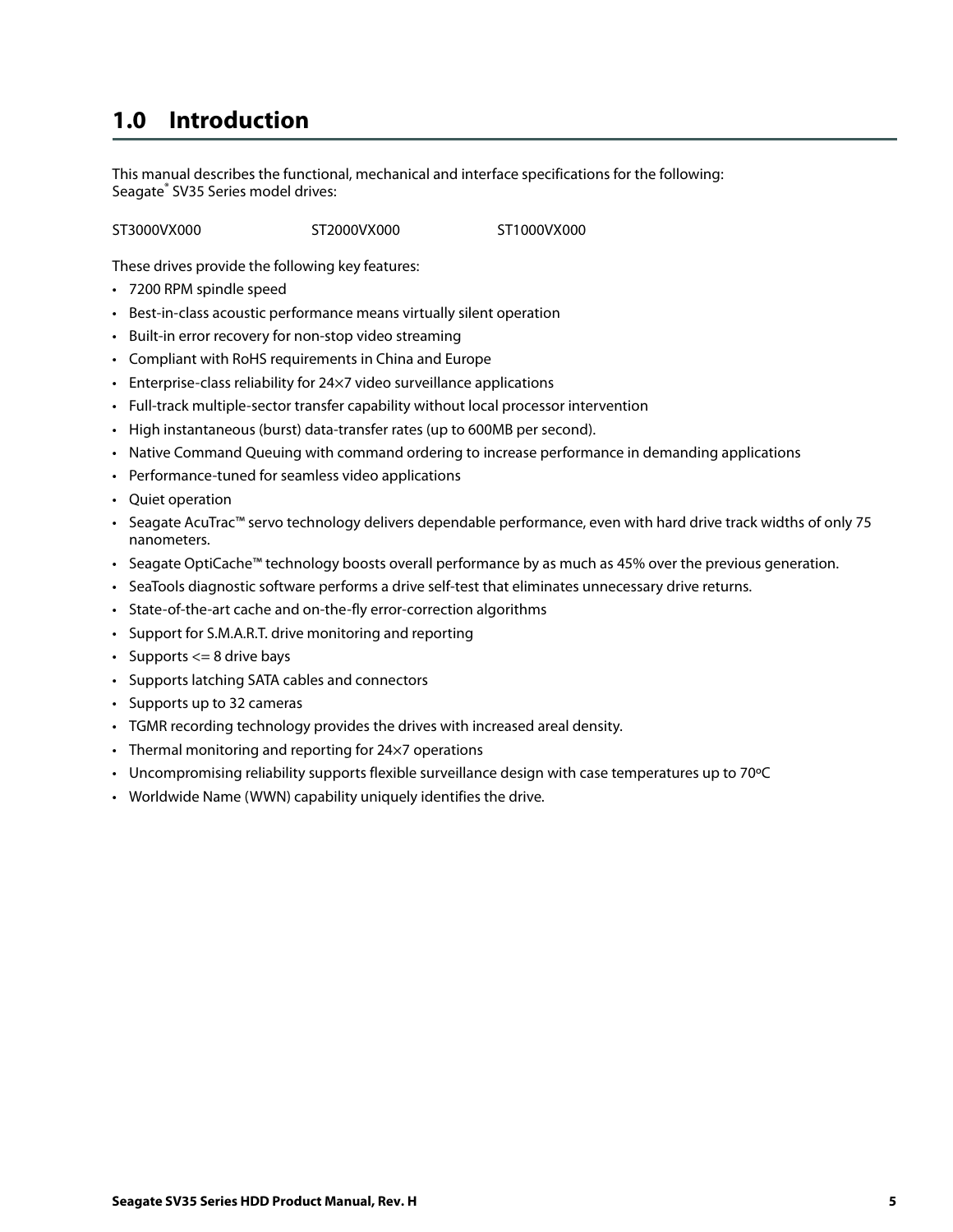# <span id="page-6-0"></span>**1.1 About the SATA interface**

The Serial ATA (SATA) interface provides several advantages over the traditional (parallel) ATA interface. The primary advantages include:

- Easy installation and configuration with true plug-and-play connectivity. It is not necessary to set any jumpers or other configuration options.
- Thinner and more flexible cabling for improved enclosure airflow and ease of installation.
- Scalability to higher performance levels.

In addition, SATA makes the transition from parallel ATA easy by providing legacy software support. SATA was designed to allow users to install a SATA host adapter and SATA disk drive in the current system and expect all of the existing applications to work as normal.

The SATA interface connects each disk drive in a point-to-point configuration with the SATA host adapter. There is no master/slave relationship with SATA devices like there is with parallel ATA. If two drives are attached on one SATA host adapter, the host operating system views the two devices as if they were both "masters" on two separate ports. This essentially means both drives behave as if they are Device 0 (master) devices.

| <b>Note</b> | The host adapter may, optionally, emulate a master/slave environment to host software where two devices on<br>separate SATA ports are represented to host software as a Device 0 (master) and Device 1 (slave) accessed at the<br>same set of host bus addresses. A host adapter that emulates a master/slave environment manages two sets of<br>shadow registers. This is not a typical SATA environment. |
|-------------|------------------------------------------------------------------------------------------------------------------------------------------------------------------------------------------------------------------------------------------------------------------------------------------------------------------------------------------------------------------------------------------------------------|
|-------------|------------------------------------------------------------------------------------------------------------------------------------------------------------------------------------------------------------------------------------------------------------------------------------------------------------------------------------------------------------------------------------------------------------|

The SATA host adapter and drive share the function of emulating parallel ATA device behavior to provide backward compatibility with existing host systems and software. The Command and Control Block registers, PIO and DMA data transfers, resets, and interrupts are all emulated.

The SATA host adapter contains a set of registers that shadow the contents of the traditional device registers, referred to as the Shadow Register Block. All SATA devices behave like Device 0 devices. For additional information about how SATA emulates parallel ATA, refer to the "Serial ATA International Organization: Serial ATA Revision 3.2." The specification can be downloaded from [www.sata-io.org](http://www.sata-io.org).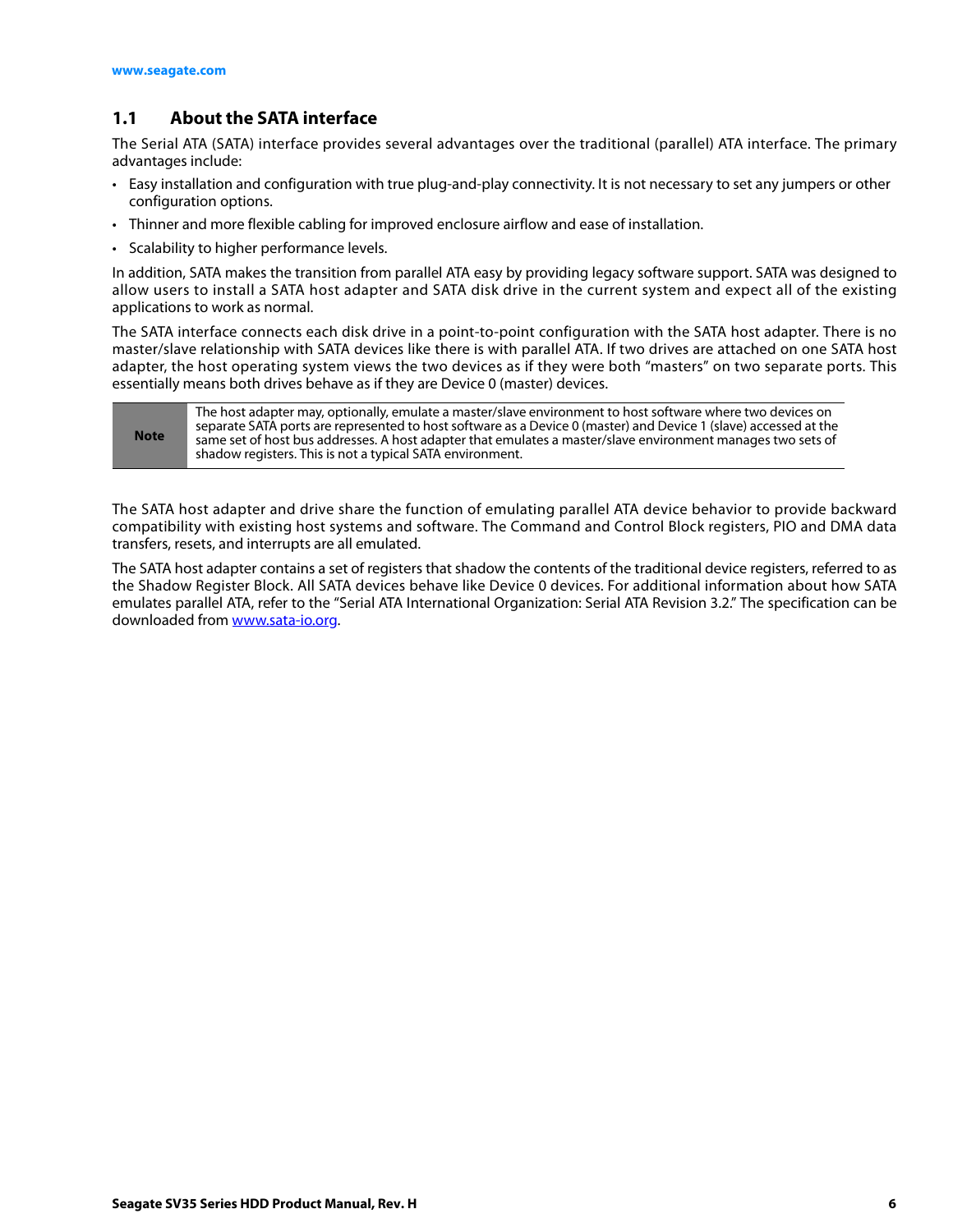# <span id="page-7-0"></span>**2.0 Drive Specifications**

Unless otherwise noted, all specifications are measured under ambient conditions, at 25°C, and nominal power. For convenience, the phrases the drive and this drive are used throughout this manual to indicate the following drive models:

ST3000VX000 ST2000VX000 ST1000VX000

#### <span id="page-7-1"></span>**2.1 Specification summary tables**

The specifications listed in **[Table 1](#page-7-2)** are for quick reference. For details on specification measurement or definition, refer to the appropriate section of this manual.

| <b>Drive Specification</b>                                    | ST3000VX000                                                        | ST2000VX000           | ST1000VX000         |  |
|---------------------------------------------------------------|--------------------------------------------------------------------|-----------------------|---------------------|--|
| Formatted capacity (512 bytes/sector)*                        | 3000GB / (3TB)                                                     | 2000GB / (2TB)        | 1000GB / (1TB)      |  |
| <b>Guaranteed sectors</b>                                     | 5,860,533,168<br>3,907,029,168                                     |                       | 1,953,525,168       |  |
| Heads                                                         |                                                                    | 6                     | 2                   |  |
| <b>Disks</b>                                                  |                                                                    | 3                     | $\mathbf{1}$        |  |
| Bytes per sector                                              | 4096<br>(4K physical emulated at 512-byte sectors)                 |                       |                     |  |
| Default sectors per track                                     |                                                                    | 63                    |                     |  |
| Default read/write heads                                      |                                                                    | 16                    |                     |  |
| Default cylinders                                             |                                                                    | 16,383                |                     |  |
| Recording density (max)                                       |                                                                    | <b>1807kFCI</b>       |                     |  |
| Track density (avg)                                           |                                                                    | 352 ktracks/in        |                     |  |
| Areal density (avg)                                           |                                                                    | 625Gb/in <sup>2</sup> |                     |  |
| Spindle speed                                                 |                                                                    | 7200 RPM              |                     |  |
| Internal data transfer rate (max)                             |                                                                    | 2147Mb/s              |                     |  |
| Average data rate, read/write (MB/s)                          |                                                                    | 156MB/s               |                     |  |
| Maximum sustained data rate, OD read (MB/s)                   | 210MB/s                                                            |                       |                     |  |
| I/O data-transfer rate (max)                                  | 600MB/s                                                            |                       |                     |  |
| Cache buffer                                                  |                                                                    | 64MB                  |                     |  |
| Height (max)                                                  | 26.1mm / 1.028 in                                                  |                       | 20.17mm / 0.7825 in |  |
| Width (max)                                                   | 101.6mm /4.0 in $(\pm 0.010 \text{ in})$                           |                       |                     |  |
| Length (max)                                                  | 146.99mm / 5.787 in                                                |                       |                     |  |
| Weight (typical)                                              |                                                                    | 626g /1.38 lb         | 400g / 0.88 lb      |  |
| Average latency                                               | 4.16ms                                                             |                       |                     |  |
| Power-on to ready (max)                                       |                                                                    | $<17.0s$              | $< 10.0s$           |  |
| Standby to ready (max)                                        |                                                                    | < 17.0s               | < 10.0s             |  |
| Average seek, read (typical)<br>Average seek, write (typical) | <8.5ms typical<br><9.5ms typical                                   |                       |                     |  |
| Startup current (typical) 12V (peak)                          | 2.0A                                                               |                       |                     |  |
| Voltage tolerance (including noise)                           | 5V: ±5%<br>12V: +10% / -7.5%                                       |                       |                     |  |
| Non-Operating (Ambient °C)                                    | $-40^\circ$ to 70 $^\circ$                                         |                       |                     |  |
| Operating ambient temperature (min °C)                        | $0^{\circ}$                                                        |                       |                     |  |
| Operating temperature (Drive case max °C)                     | $70^{\dagger}$                                                     |                       |                     |  |
| Temperature gradient                                          | 20°C per hour max (operating)<br>30°C per hour max (non operating) |                       |                     |  |
| Relative humidity                                             | 5% to 95% (operating)<br>5% to 95% (non-operating)                 |                       |                     |  |
| Relative humidity gradient (max)                              | 30% per hour                                                       |                       |                     |  |

<span id="page-7-2"></span>*Table 1 Drive specifications summary for 3TB, 2TB and 1TB models*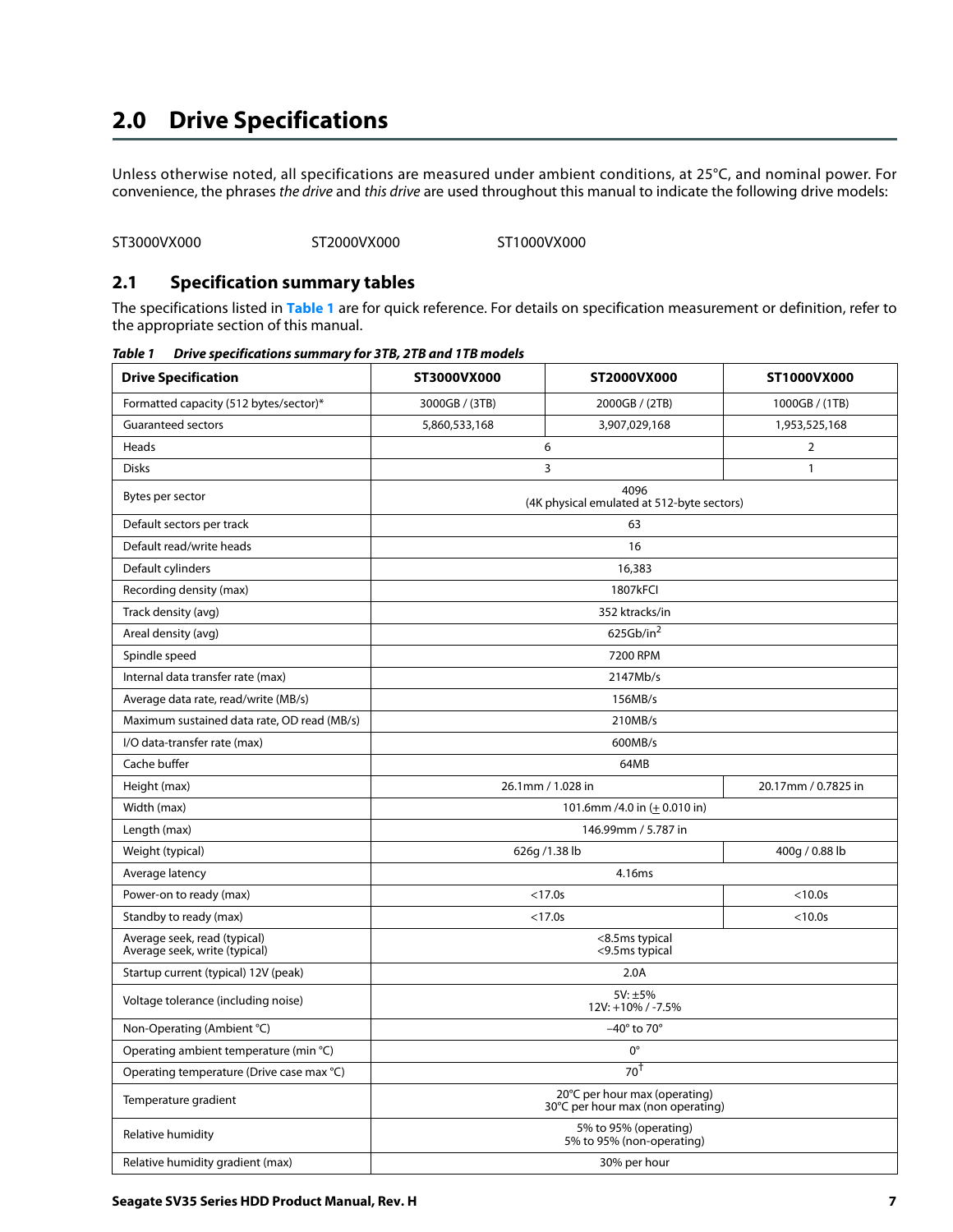#### *Table 1 Drive specifications summary for 3TB, 2TB and 1TB models (Continued)*

| <b>Drive Specification</b>                                                                                               | ST3000VX000<br>ST2000VX000<br>ST1000VX000                                                                                                                                                                                                                                                                                                                                                                                             |                                                                        |                                      |  |
|--------------------------------------------------------------------------------------------------------------------------|---------------------------------------------------------------------------------------------------------------------------------------------------------------------------------------------------------------------------------------------------------------------------------------------------------------------------------------------------------------------------------------------------------------------------------------|------------------------------------------------------------------------|--------------------------------------|--|
| Wet bulb temperature (max)                                                                                               | 26°C max (operating)<br>29°C max (non-operating)                                                                                                                                                                                                                                                                                                                                                                                      |                                                                        |                                      |  |
| Altitude, operating                                                                                                      |                                                                                                                                                                                                                                                                                                                                                                                                                                       | -304.8m to 3048m<br>$(-1000 \text{ ft to } 10,000 + \text{ ft})$       |                                      |  |
| Altitude, non-operating<br>(below mean sea level, max)                                                                   |                                                                                                                                                                                                                                                                                                                                                                                                                                       | -304.8m to 12.192m<br>$(-1000$ ft to $40.000 + ft$ )                   |                                      |  |
| Operational Shock (max)                                                                                                  |                                                                                                                                                                                                                                                                                                                                                                                                                                       | 80 Gs at 2ms                                                           |                                      |  |
| Non-Operational Shock (max)                                                                                              |                                                                                                                                                                                                                                                                                                                                                                                                                                       | 300 Gs at 2ms                                                          | 350 Gs at 2ms                        |  |
| 2Hz to 22Hz: 0.25 Gs (Limited displacement)<br>22Hz to 350Hz: 0.50 Gs<br>Vibration, operating<br>350Hz to 500Hz: 0.25 Gs |                                                                                                                                                                                                                                                                                                                                                                                                                                       |                                                                        |                                      |  |
| Vibration, non-operating                                                                                                 |                                                                                                                                                                                                                                                                                                                                                                                                                                       | 5Hz to 22Hz: 3.0 Gs<br>22Hz to 350Hz: 3.0 Gs<br>350Hz to 500Hz: 3.0 Gs |                                      |  |
| Drive acoustics, sound power                                                                                             |                                                                                                                                                                                                                                                                                                                                                                                                                                       |                                                                        |                                      |  |
| $Idle**$                                                                                                                 | 2.4 bels (typical)<br>2.6 bels (max)<br>2.3 bels (max)                                                                                                                                                                                                                                                                                                                                                                                |                                                                        | 2.2 bels (typical)                   |  |
| Seek                                                                                                                     | 2.6 bels (typical)<br>2.7 bels (max)                                                                                                                                                                                                                                                                                                                                                                                                  |                                                                        | 2.3 bels (typical)<br>2.4 bels (max) |  |
| Non-recoverable read errors                                                                                              | 1 per 10 <sup>14</sup> bits read                                                                                                                                                                                                                                                                                                                                                                                                      |                                                                        |                                      |  |
| Annualized Failure Rate (AFR)                                                                                            | $< 1\%$                                                                                                                                                                                                                                                                                                                                                                                                                               |                                                                        |                                      |  |
| Warranty                                                                                                                 | To determine the warranty for a specific drive, use a web browser to access the following web<br>page: http://www.seagate.com/support/warranty-and-replacements/.<br>From this page, click on the "Is my Drive under Warranty" link. The following are required to be<br>provided: the drive serial number, model number (or part number) and country of purchase. The<br>system will display the warranty information for the drive. |                                                                        |                                      |  |
| Load/Unload cycles<br>(25°C, 50% rel. humidity)                                                                          | 300,000                                                                                                                                                                                                                                                                                                                                                                                                                               |                                                                        |                                      |  |
| Supports Hotplug operation per the<br>Yes<br>Serial ATA Revision 3.2 specification                                       |                                                                                                                                                                                                                                                                                                                                                                                                                                       |                                                                        |                                      |  |

\* One GB equals one billion bytes and 1TB equals one trillion bytes when referring to hard drive capacity. Accessible capacity may vary depending on operating environment and formatting.

During periods of drive idle, some offline activity may occur according to the S.M.A.R.T. specification, which may increase acoustic and power to operational levels.

\*\*\* All specifications above are based on native configurations.

† Seagate does not recommend operating at sustained case temperatures above 60C. Operating at higher temperatures will reduce useful life of the product.

# <span id="page-8-0"></span>**2.2Formatted capacity**

| Model       | Formatted<br>capacity* | Guaranteed<br>sectors | Bytes per sector |
|-------------|------------------------|-----------------------|------------------|
| ST3000VX000 | 3000GB                 | 5,860,533,168         |                  |
| ST2000VX000 | 2000GB                 | 3,907,029,168         | 4K               |
| ST1000VX000 | 1000GB                 | 1,953,525,168         |                  |

\*One GB equals one billion bytes and 1TB equals one trillion bytes when referring to hard drive capacity. Accessible capacity may vary depending on operating environment and formatting.

#### <span id="page-8-1"></span>**2.2.1 LBA mode**

When addressing these drives in LBA mode, all blocks (sectors) are consecutively numbered from 0 to  $n-1$ , where n is the number of guaranteed sectors as defined above.

See [Section 4.3.1, "Identify Device command"](#page-24-0) (words 60-61 and 100-103) for additional information about 48-bit addressing support of drives with capacities over 137GB.

#### **Seagate SV35 Series HDD Product Manual, Rev. H 8**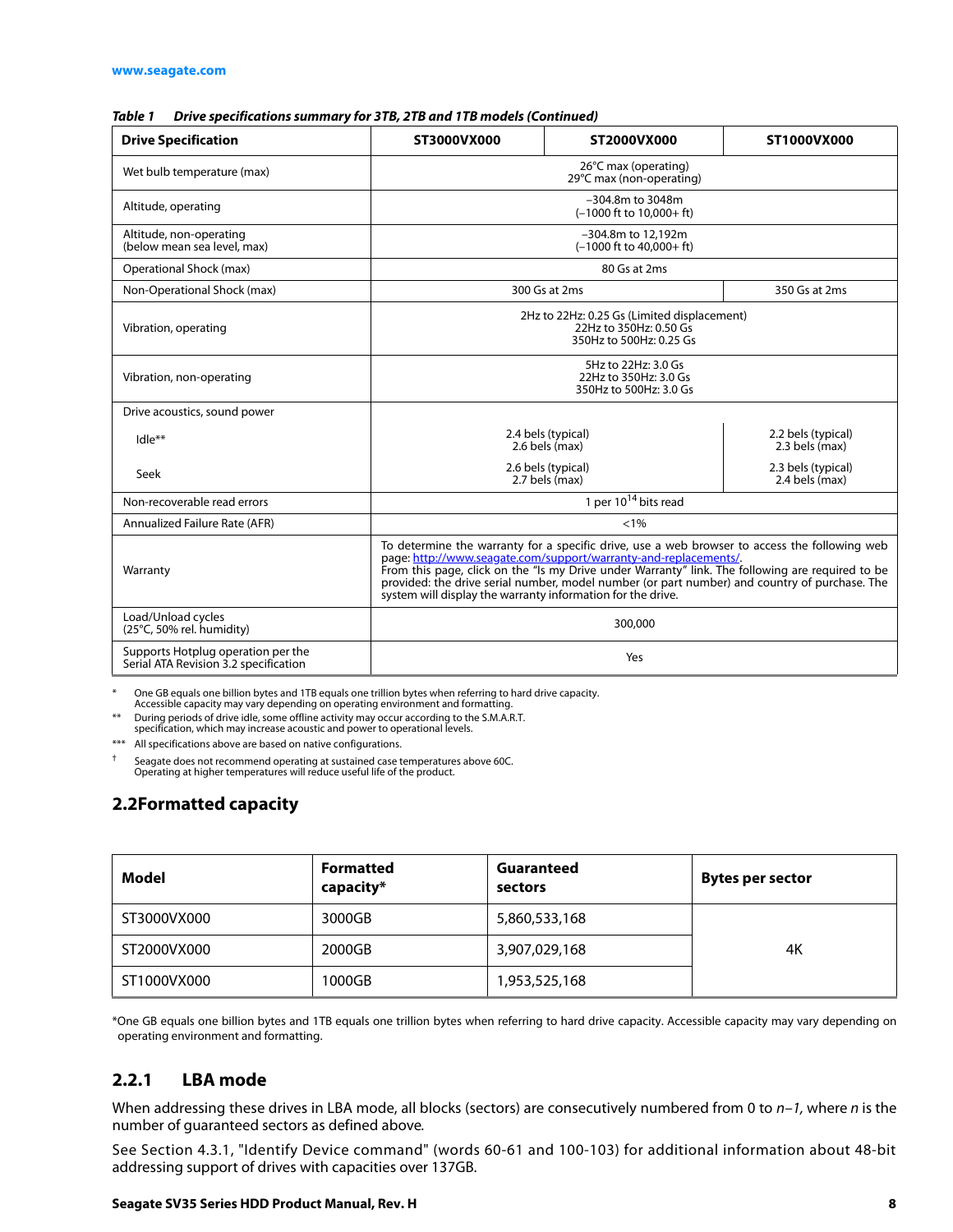# <span id="page-9-0"></span>**2.3 Default logical geometry**

- **Cylinders**: 16,383
- **Read/write heads**: 16
- **Sectors per track**: 63

#### **LBA mode**

When addressing these drives in LBA mode, all blocks (sectors) are consecutively numbered from 0 to  $n-1$ , where n is the number of guaranteed sectors as defined above.

# <span id="page-9-1"></span>**2.4 Recording and interface technology**

| <b>Interface</b>                                     | <b>SATA</b>      |
|------------------------------------------------------|------------------|
| <b>Recording method</b>                              | <b>TGMR</b>      |
| <b>Recording density (kFCI)</b>                      | 1807             |
| Track density (ktracks/inch avg)                     | 352              |
| <b>Areal density</b> ( $Gb/in2 avg$ )                | 625              |
| <b>Spindle speed (RPM)</b>                           | $7200 \pm 0.2\%$ |
| <b>Internal data transfer rate (Mb/s max)</b>        | 2147             |
| Maximum sustained data transfer rate, OD read (MB/s) | 210              |
| Average data rate, read/write (MB/s)                 | 156              |
| <b>I/O data-transfer rate (MB/s max)</b>             | 600              |

# <span id="page-9-2"></span>**2.5 Physical characteristics**

| <b>Maximum height</b>              |                                           |
|------------------------------------|-------------------------------------------|
| 3TB and 2TB                        | 26.1mm / 1.028 in                         |
| 1TB                                | 20.17mm / 0.7825 in                       |
| <b>Maximum width (all models)</b>  | 101.6mm / 4.0 in $(\pm 0.010 \text{ in})$ |
| <b>Maximum length (all models)</b> | 146.99mm / 5.787 in                       |
| <b>Typical weight</b>              |                                           |
| 3TB and 2TB                        | 626g / 1.38 lb                            |
| 1TB                                | 400g/0.88 lb                              |
| <b>Cache buffer</b>                | 64MB (64,768kb)                           |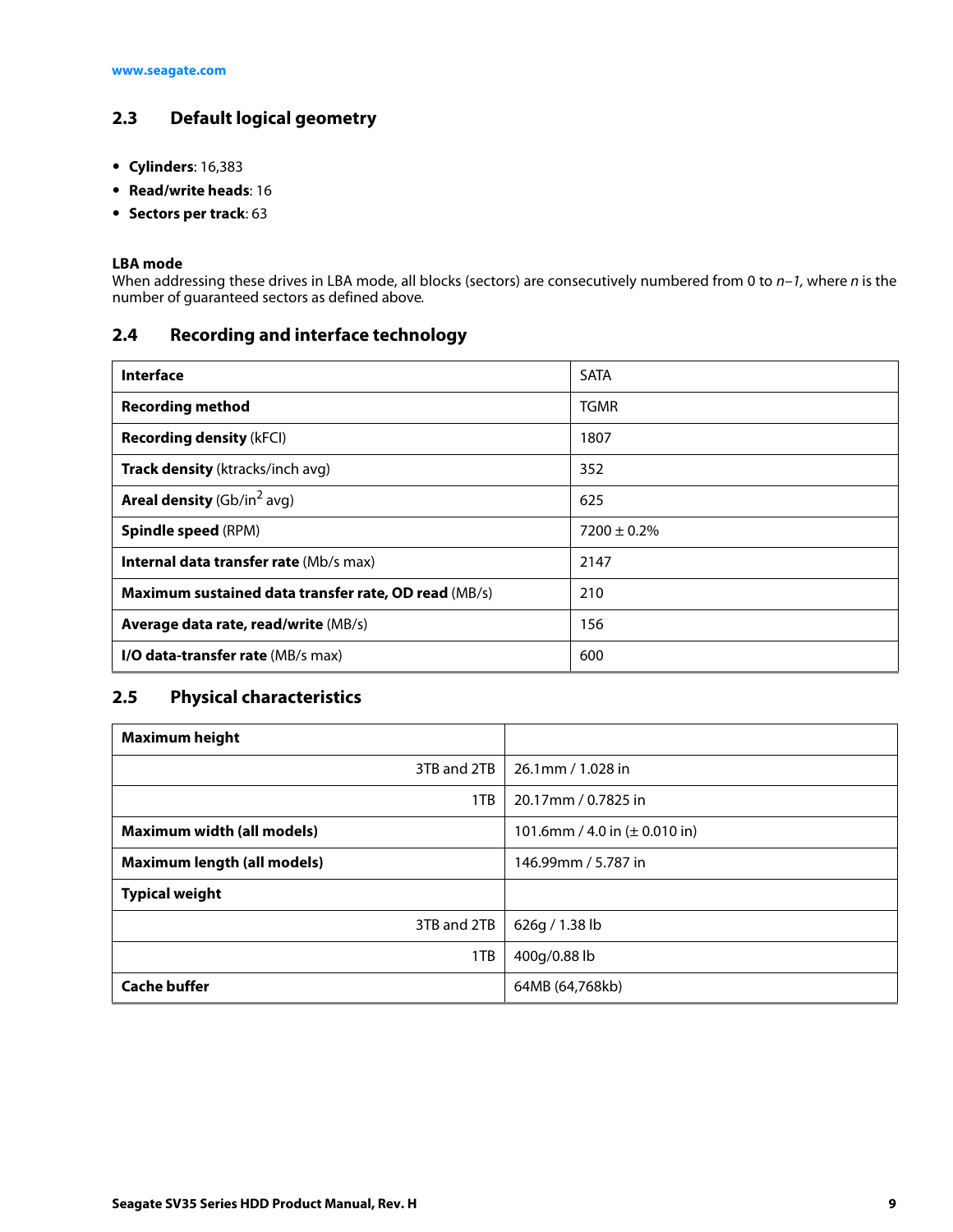#### <span id="page-10-0"></span>**2.6 Seek time**

Seek measurements are taken with nominal power at 25°C ambient temperature. All times are measured using drive diagnostics. The specifications in the table below are defined as follows:

- Track-to-track seek time is an average of all possible single-track seeks in both directions.
- Average seek time is a true statistical random average of at least 5000 measurements of seeks between random tracks, less overhead.

| Typical seek times (ms) | Read | <b>Write</b> |
|-------------------------|------|--------------|
| Track-to-track          | 1.0  | 1.2          |
| Average                 | 8.5  | 9.5          |
| Average latency         |      | 4.16         |

**Note**

These drives are designed to consistently meet the seek times represented in this manual. Physical seeks, regardless of mode (such as track-to-track and average), are expected to meet the noted values. However, due to the manner in which these drives are formatted, benchmark tests that include command overhead or measure logical seeks may produce results that vary from these specifications.

#### <span id="page-10-1"></span>**2.7 Start/stop times**

|                       | 3-disk models | 2-disk models | 1-disk models      |
|-----------------------|---------------|---------------|--------------------|
| Power-on to ready     | 15 (typical)  | 15 (typical)  | 8.5 (typical)      |
| (in seconds)          | 17 (max)      | 17 (max)      | $10 \text{ (max)}$ |
| Standby to ready      | 15 (typical)  | 15 (typical)  | 8.5 (typical)      |
| (in seconds)          | 17 (max)      | 17 (max)      | $10 \text{ (max)}$ |
| Ready to spindle stop | 10 (typical)  | 10 (typical)  | 10 (typical)       |
| (in seconds)          | 11 (max)      | $11$ (max)    | $11$ (max)         |

Time-to-ready may be longer than normal if the drive power is removed without going through normal OS powerdown procedures.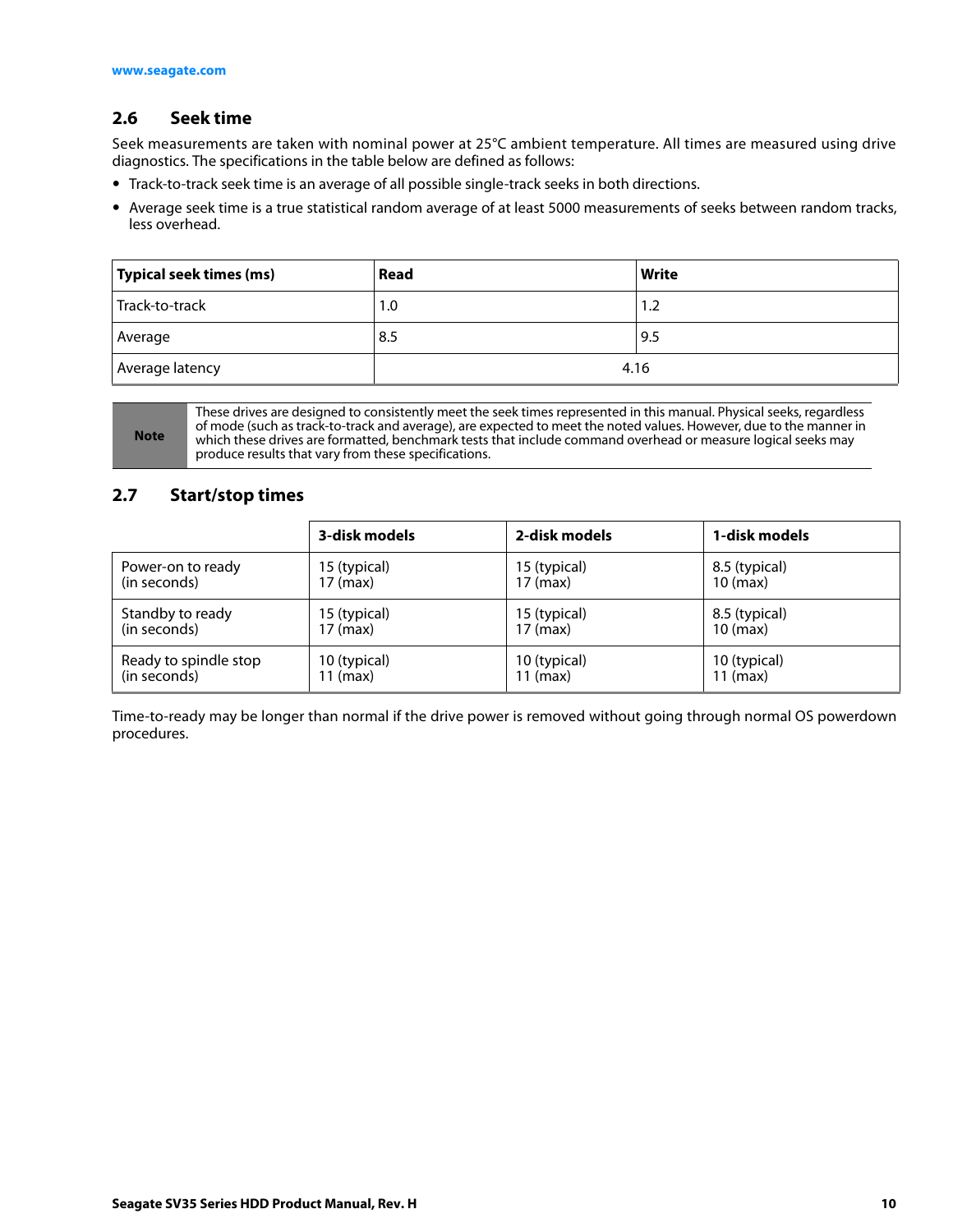#### <span id="page-11-0"></span>**2.8 Power specifications**

The drive receives DC power (+5V or +12V) through a native SATA power connector. Refer to **[Figure 1 on page 18](#page-18-4)**.

#### <span id="page-11-1"></span>**2.8.1 Power consumption**

Power requirements for the drives are listed in **[Table 2](#page-11-2)** and **[Table 3](#page-11-3)**. Typical power measurements are based on an average of drives tested, under nominal conditions, using 5.0V and 12.0V input voltage at 25°C ambient temperature.

• Spinup power

Spinup power is measured from the time of power-on to the time that the drive spindle reaches operating speed.

• Read/write power and current

Read/write power is measured with the heads on track, based on a 16-sector write followed by a 32-ms delay, then a 16-sector read followed by a 32-ms delay.

• Operating power and current

Operating power is measured by simulating a typical PVR operating environment, using a 50% write, 50% read algorithm.

• Idle mode power

Idle mode power is measured with the drive up to speed, with servo electronics active and with the heads in a random track location.

• Standby mode

During Standby mode, the drive accepts commands, but the drive is not spinning, and the servo and read/write electronics are in power-down mode.

| Power dissipation (3-disk values shown) | Avg (watts 25°C) | Avg 5V typ amps | Avg 12V typ amps |
|-----------------------------------------|------------------|-----------------|------------------|
| Spinup                                  |                  |                 | 2.0 (peak)       |
| Idle $1$ <sup>*</sup> $\dagger$         | 5.40             | 0.190           | 0.377            |
| Operating                               | 8.00             | 0.510           | 0.462            |
| Standby                                 | 0.75             | 0.136           | 0.005            |
| Sleep                                   | 0.75             | 0.136           | 0.005            |

#### <span id="page-11-2"></span>*Table 2 DC power requirements (3-disk: 3TB and 2TB)*

\*During periods of drive idle, some offline activity may occur according to the S.M.A.R.T. specification, which may increase acoustic and power to operational levels. † DIPLM Enabled

| Power dissipation (1-disk values shown) | Avg (watts 25°C) | Avg 5V typ amps | Avg 12V typ amps |
|-----------------------------------------|------------------|-----------------|------------------|
| Spinup                                  |                  |                 | $2.0$ (peak)     |
| Idle $1$ <sup>*</sup> $\dagger$         | 3.36             | 0.152           | 0.216            |
| Operating                               | 5.90             | 0.500           | 0.329            |
| Standby                                 | 0.63             | 0.111           | 0.006            |
| Sleep                                   | 0.63             | 0.111           | 0.006            |

#### <span id="page-11-3"></span>*Table 3 DC power requirements (1-disk 1TB)*

\*During periods of drive idle, some offline activity may occur according to the S.M.A.R.T. specification, which may increase acoustic and power to operational levels. †DIPLM Enabled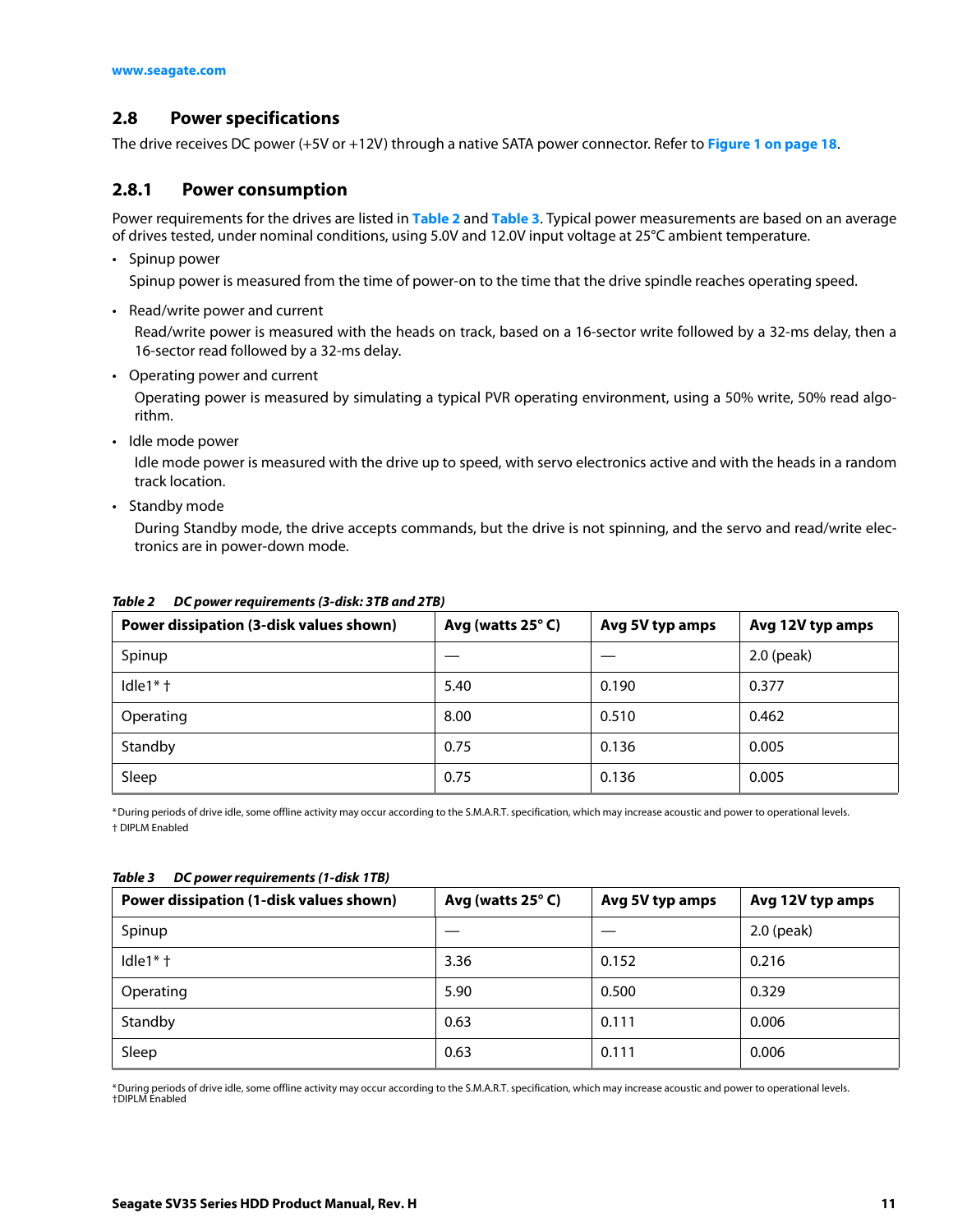# <span id="page-12-0"></span>**2.8.2 Conducted noise**

Input noise ripple is measured at the host system power supply across an equivalent 80-ohm resistive load on the +12 volt line or an equivalent 15-ohm resistive load on the +5 volt line.

- Using 12-volt power, the drive is expected to operate with a maximum of 120 mV peak-to-peak square-wave injected noise at up to 10MHz.
- Using 5-volt power, the drive is expected to operate with a maximum of 100 mV peak-to-peak square-wave injected noise at up to 10MHz.

**Note** Equivalent resistance is calculated by dividing the nominal voltage by the typical RMS read/write current.

#### <span id="page-12-1"></span>**2.8.3 Voltage tolerance**

Voltage tolerance (including noise):

• 5V

±5%

• 12V

+10% / -7.5%

### <span id="page-12-2"></span>**2.8.4 Power-management modes**

The drive provides programmable power management to provide greater energy efficiency. In most systems, users can control power management through the system setup program. The drive features the following power-management modes:

| <b>Power modes</b> | <b>Heads</b> | <b>Spindle</b> | <b>Buffer</b>   |
|--------------------|--------------|----------------|-----------------|
| Active             | Tracking     | Rotating       | Enabled         |
| Idle               | Tracking     | Rotating       | Enabled         |
| Standby            | Parked       | Stopped        | Enabled         |
| Sleep              | Parked       | Stopped        | <b>Disabled</b> |

• Active mode

The drive is in Active mode during the read/write and seek operations.

• Idle mode

The buffer remains enabled, and the drive accepts all commands and returns to Active mode any time disk access is necessary.

• Standby mode

The drive enters Standby mode when the host sends a Standby Immediate command. If the host has set the standby timer, the drive can also enter Standby mode automatically after the drive has been inactive for a specifiable length of time. The standby timer delay is established using a Standby or Idle command. In Standby mode, the drive buffer is enabled, the heads are parked and the spindle is at rest. The drive accepts all commands and returns to Active mode any time disk access is necessary.

• Sleep mode

The drive enters Sleep mode after receiving a Sleep command from the host. In Sleep mode, the drive buffer is disabled, the heads are parked and the spindle is at rest. The drive leaves Sleep mode after it receives a Hard Reset or Soft Reset from the host. After receiving a reset, the drive exits Sleep mode and enters Standby mode with all current translation parameters intact.

• Idle and Standby timers

Each time the drive performs an Active function (read, write or seek), the standby timer is reinitialized and begins counting down from its specified delay times to zero. If the standby timer reaches zero before any drive activity is required, the drive makes a transition to Standby mode. In both Idle and Standby mode, the drive accepts all commands and returns to Active mode when disk access is necessary.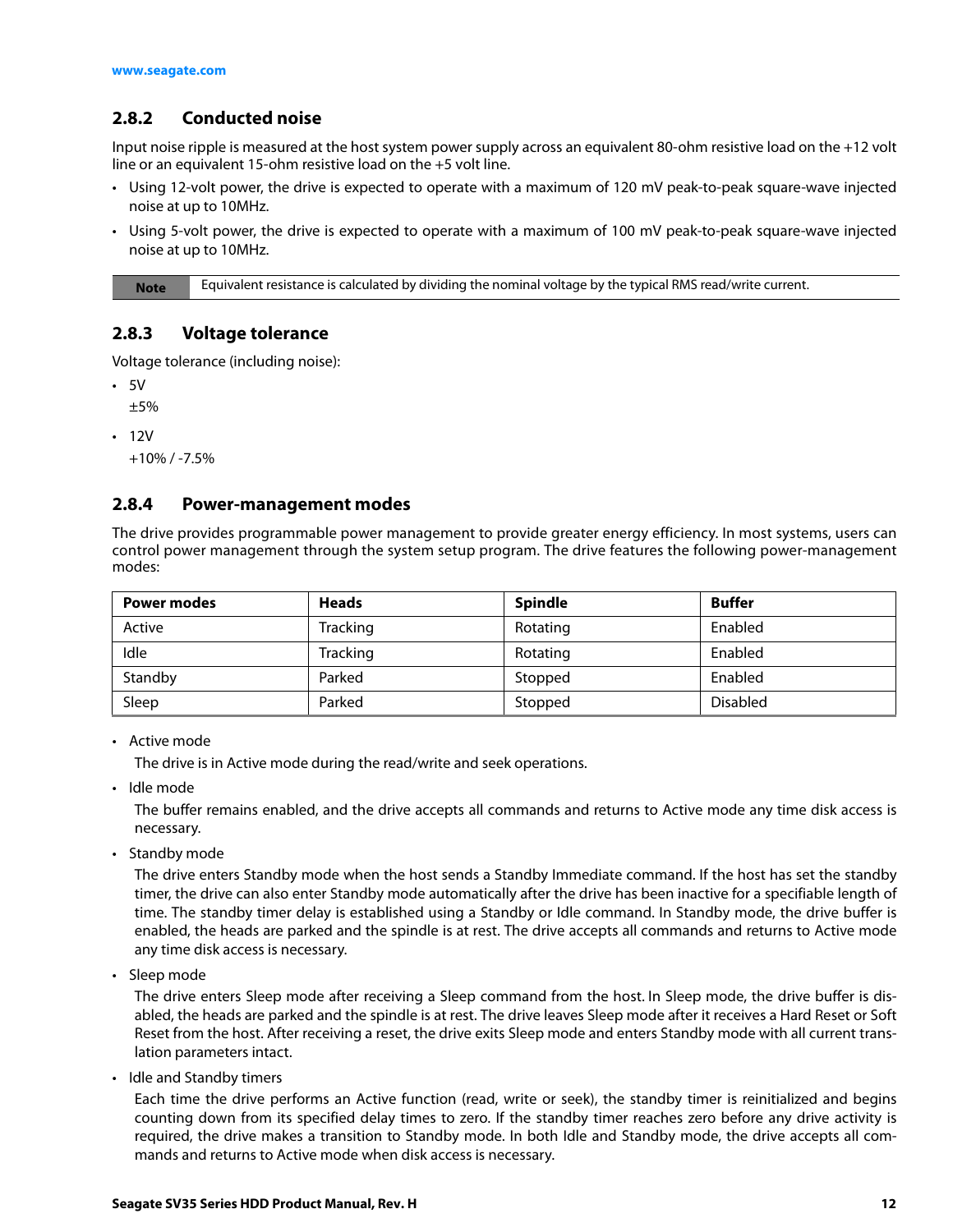# <span id="page-13-0"></span>**2.9 Environmental specifications**

#### <span id="page-13-1"></span>**2.9.1 Ambient temperature**

Ambient temperature is defined as the temperature of the environment immediately surrounding the drive. Actual drive case temperature should not exceed 69°C (156°F) within the operating ambient conditions. Refer to **[Section 3.4 on page](#page-19-0) [19](#page-19-0)** for base plate measurement location.

| Non-Operating (Ambient °C)                | $-40^\circ$ to 70 |  |
|-------------------------------------------|-------------------|--|
| Operating ambient temperature (min °C)    |                   |  |
| Operating temperature (Drive case max °C) | 70 <sup>T</sup>   |  |

† Seagate does not recommend operating at sustained case temperatures above 60C. Operating at higher temperatures will reduce useful life of the product.

#### <span id="page-13-2"></span>**2.9.2 Temperature gradient**

| <b>Operating</b> | 20°C per hour (68°F per hour max), without condensation |  |
|------------------|---------------------------------------------------------|--|
| Non-operating    | 30°C per hour (86°F per hour max)                       |  |

#### <span id="page-13-3"></span>**2.9.3 Humidity**

#### **2.9.3.1 Relative humidity**

| <b>Operating</b>    | 5% to 95% non-condensing (30% per hour max) |
|---------------------|---------------------------------------------|
| <b>Nonoperating</b> | 5% to 95% non-condensing (30% per hour max) |

#### **2.9.3.2 Wet bulb temperature**

| <b>Operating</b> | 26°C / 78.8°F (rated) |
|------------------|-----------------------|
| Non-operating    | 29°C / 84.2°F (rated) |

#### <span id="page-13-4"></span>**2.9.4 Altitude**

| <b>Operating</b> | $-304.8$ m to 3048m (-1000 ft. to 10,000+ ft.)   |
|------------------|--------------------------------------------------|
| Non-operating    | $-304.8$ m to 12,192m (-1000 ft. to 40,000+ ft.) |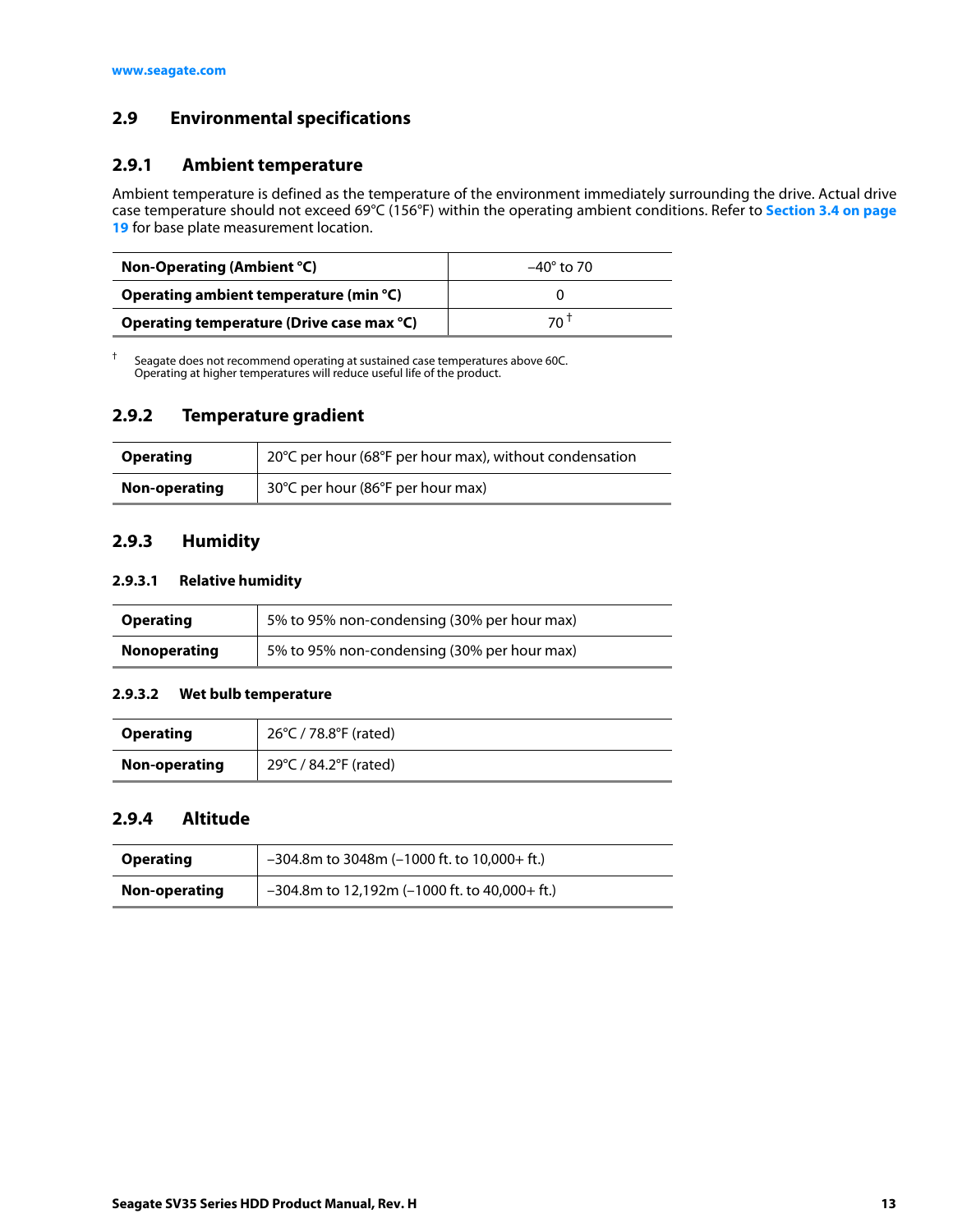# <span id="page-14-0"></span>**2.9.5 Shock**

All shock specifications assume that the drive is mounted securely with the input shock applied at the drive mounting screws. Shock may be applied in the X, Y or Z axis.

#### **2.9.5.1 Operating shock**

These drives comply with the performance levels specified in this document when subjected to a maximum operating shock of 80 Gs based on half-sine shock pulses of 2 ms during read operations. Shocks should not be repeated more than two times per second.

#### **2.9.5.2 Non-operating shock**

#### **3TB and 2TB models**

The non-operating shock level that the drive can experience without incurring physical damage or degradation in performance when subsequently put into operation is 300 Gs based on a non-repetitive half-sine shock pulse of 2 ms duration.

#### **1TB model**

The non-operating shock level that the drive can experience without incurring physical damage or degradation in performance when subsequently put into operation is 350 Gs based on a non-repetitive half-sine shock pulse of 2-ms duration.

#### **2.9.5.3 Operating vibration**

The maximum vibration levels that the drive may experience while meeting the performance standards specified in this document are specified below.

| 2Hz to 22Hz    | 0.25 Gs (Limited displacement) |  |
|----------------|--------------------------------|--|
| 22Hz to 350Hz  | $0.50$ Gs                      |  |
| 350Hz to 500Hz | $0.25$ Gs                      |  |

All vibration specifications assume that the drive is mounted securely with the input vibration applied at the drive mounting screws. Vibration may be applied in the X, Y or Z axis. Throughput may vary if improperly mounted.

## <span id="page-14-1"></span>**2.9.6 Non-operating vibration**

The maximum non-operating vibration levels that the drive may experience without incurring physical damage or degradation in performance when subsequently put into operation are specified below.

| 5Hz to 22Hz    | 3.0 Gs (Limited displacement) |  |
|----------------|-------------------------------|--|
| 22Hz to 350Hz  | $3.0$ Gs                      |  |
| 350Hz to 500Hz | 3.0 Gs                        |  |

#### <span id="page-14-2"></span>**2.10 Acoustics**

Drive acoustics are measured as overall A-weighted acoustic sound power levels (no pure tones). All measurements are consistent with ISO document 7779. Sound power measurements are taken under essentially free-field conditions over a reflecting plane. For all tests, the drive is oriented with the cover facing upward.

| <b>Note</b> | For seek mode tests, the drive is placed in seek mode only.<br>The number of seeks per second is defined by the following equation: |
|-------------|-------------------------------------------------------------------------------------------------------------------------------------|
|             | (Number of seeks per second = $0.4$ / (average latency + average access time                                                        |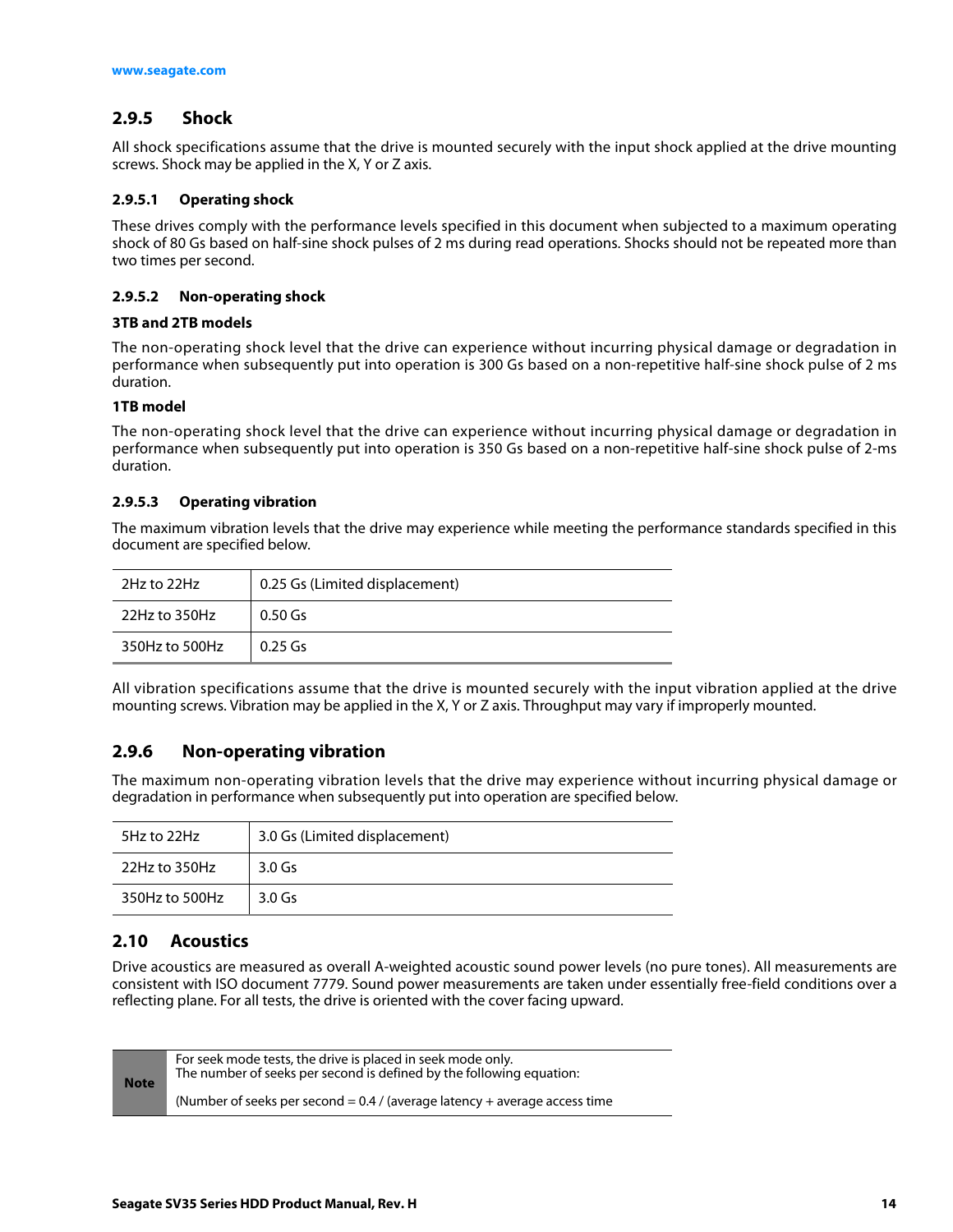# <span id="page-15-0"></span>**2.10.1 Test for Prominent Discrete Tones (PDTs)**

Seagate follows the ECMA-74 standards for measurement and identification of PDTs. An exception to this process is the use of the absolute threshold of hearing. Seagate uses this threshold curve (originated in ISO 389-7) to discern tone audibility and to compensate for the inaudible components of sound prior to computation of tone ratios according to Annex D of the ECMA-74 standards.

#### <span id="page-15-1"></span>**2.11 Electromagnetic immunity**

When properly installed in a representative host system, the drive operates without errors or degradation in performance when subjected to the radio frequency (RF) environments defined in **[Table 4](#page-15-4)**.

| <b>Test</b>                                                                       | <b>Description</b>                                                                                | <b>Performance level</b> | Reference standard             |
|-----------------------------------------------------------------------------------|---------------------------------------------------------------------------------------------------|--------------------------|--------------------------------|
| Electrostatic discharge                                                           | Contact, HCP, VCP: $\pm$ 4 kV; Air: $\pm$ 8 kV                                                    | B                        | EN61000-4-2:95                 |
| Radiated RF immunity                                                              | 80MHz to 1,000MHz, 3 V/m,<br>80% AM with 1kHz sine<br>900MHz, 3 V/m, 50% pulse modulation @ 200Hz | A                        | EN61000-4-3:96<br>ENV50204: 95 |
| Electrical fast transient<br>$\pm$ 1 kV on AC mains, $\pm$ 0.5 kV on external I/O |                                                                                                   | В                        | EN61000-4-4: 95                |
| Surge immunity                                                                    | $\pm$ 1 kV differential, $\pm$ 2 kV common,<br>AC mains                                           |                          | EN61000-4-5: 95                |
| Conducted RF immunity                                                             | 150kHz to 80MHz, 3 Vrms, 80% AM with 1kHz sine                                                    | A                        | EN61000-4-6: 97                |
| Voltage dips, interrupts                                                          | 0% open, 5 seconds<br>0% short, 5 seconds<br>40%, 0.10 seconds<br>70%, 0.01 seconds               |                          | EN61000-4-11:94                |

<span id="page-15-4"></span>*Table 4 Radio frequency environments*

## <span id="page-15-2"></span>**2.12 AFR and Warranty**

The product will achieve an Annualized Failure Rate (AFR) of <1% when operated in an environment of ambient air temperatures of 25°C. Operation at temperatures outside the specifications shown in **[Environmental specifications](#page-13-0)** on [page 13](#page-13-0) may increase the product AFR. AFR is a population statistics that is not relevant to individual units.

AFR specifications are based on the following assumptions for consumer electronics environments:

- 8760 power-on-hours per year
- 10,000 average motor start/stop cycles per year
- Operations at nominal voltages
- Temperatures outside the specifications in **[Environmental specifications](#page-13-0)** on page 13 may reduce the product reliability.
- Normal I/O duty cycle for consumer electronics environments. Operation at excessive I/O duty cycle may degrade product reliability.

The consumer electronics environment of power-on-hours, temperature, and I/O duty cycle affect the product AFR.The AFR will be degraded if used in an enterprise application.

To determine the warranty for a specific drive, use a web browser to access the following web page: [http://www.seag](http://www.seagate.com/support/warranty-and-replacements/)ate.com/support/warranty-and-replacements/.

From this page, click on the "Is my Drive under Warranty" link. The following are required to be provided: the drive serial number, model number (or part number) and country of purchase. The system will display the warranty information for the drive.

#### <span id="page-15-3"></span>**2.12.1 Storage**

Maximum storage periods are 180 days within original unopened Seagate shipping package or 60 days unpackaged within the defined non-operating limits (refer to environmental section in this manual). Storage can be extended to 1 year packaged or unpackaged under optimal environmental conditions (25°C, <40% relative humidity non-condensing, and non-corrosive environment). During any storage period the drive non-operational temperature, humidity, wet bulb, atmospheric conditions, shock, vibration, magnetic and electrical field specifications should be followed.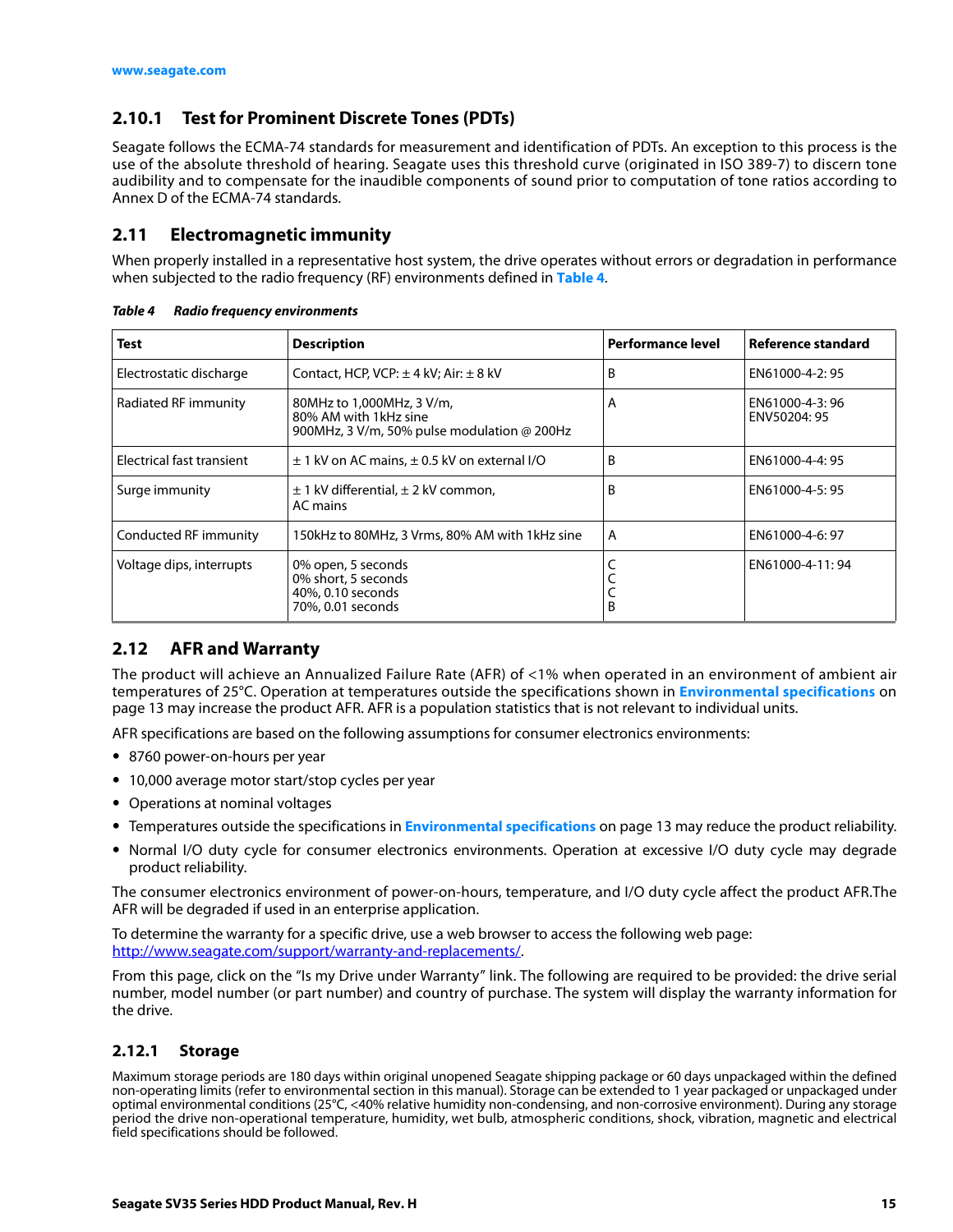# <span id="page-16-0"></span>**2.13 Agency certification**

# <span id="page-16-1"></span>**2.13.1 Safety certification**

These products are certified to meet the requirements of UL60950-1, CSA60950-1 and EN60950 and so marked as to the certify agency.

# <span id="page-16-2"></span>**2.13.2 Electromagnetic compatibility**

Hard drives that display the CE mark comply with the European Union (EU) requirements specified in the Electromagnetic Compatibility Directive (2004/108/EC) as put into place 20 July 2007. Testing is performed to the levels specified by the product standards for Information Technology Equipment (ITE). Emission levels are defined by EN 55022, Class B and the immunity levels are defined by EN 55024.

Drives are tested in representative end-user systems. Although CE-marked Seagate drives comply with the directives when used in the test systems, we cannot guarantee that all systems will comply with the directives. The drive is designed for operation inside a properly designed enclosure, with properly shielded I/O cable (if necessary) and terminators on all unused I/O ports. Computer manufacturers and system integrators should confirm EMC compliance and provide CE marking for their products.

#### **Korean RRA**

If these drives have the Korean Communications Commission (KCC) logo, they comply with paragraph 1 of Article 11 of the Electromagnetic Compatibility control Regulation and meet the Electromagnetic Compatibility (EMC) Framework requirements of the Radio Research Agency (RRA) Communications Commission, Republic of Korea.

These drives have been tested and comply with the Electromagnetic Interference/Electromagnetic Susceptibility (EMI/ EMS) for Class B products. Drives are tested in a representative, end-user system by a Korean-recognized lab.

#### **Australian RCM Compliance Mark**

Models displayed with the RCM compliance mark, comply with the mandatory standards as per the Australian Communications and Media Authority (ACMA) Electromagnetic Compatibility (EMC) regulatory arrangement.

# <span id="page-16-3"></span>**2.13.3 FCC verification**

These drives are intended to be contained solely within a personal computer or similar enclosure (not attached as an external device). As such, each drive is considered to be a subassembly even when it is individually marketed to the customer. As a subassembly, no Federal Communications Commission verification or certification of the device is required.

Seagate has tested this device in enclosures as described above to ensure that the total assembly (enclosure, disk drive, motherboard, power supply, etc.) does comply with the limits for a Class B computing device, pursuant to Subpart J, Part 15 of the FCC rules. Operation with non-certified assemblies is likely to result in interference to radio and television reception.

**Radio and television interference.** This equipment generates and uses radio frequency energy and if not installed and used in strict accordance with the manufacturer's instructions, may cause interference to radio and television reception.

This equipment is designed to provide reasonable protection against such interference in a residential installation. However, there is no guarantee that interference will not occur in a particular installation. If this equipment does cause interference to radio or television, which can be determined by turning the equipment on and off, users are encouraged to try one or more of the following corrective measures:

- Reorient the receiving antenna.
- Move the device to one side or the other of the radio or TV.
- Move the device farther away from the radio or TV.
- Plug the computer into a different outlet so that the receiver and computer are on different branch outlets.

If necessary, users should consult the dealer or an experienced radio/television technician for additional suggestions. Users may find helpful the following booklet prepared by the Federal Communications Commission: How to Identify and Resolve Radio-Television Interference Problems. This booklet is available from the Superintendent of Documents, U.S. Government Printing Office, Washington, DC 20402. Refer to publication number 004-000-00345-4.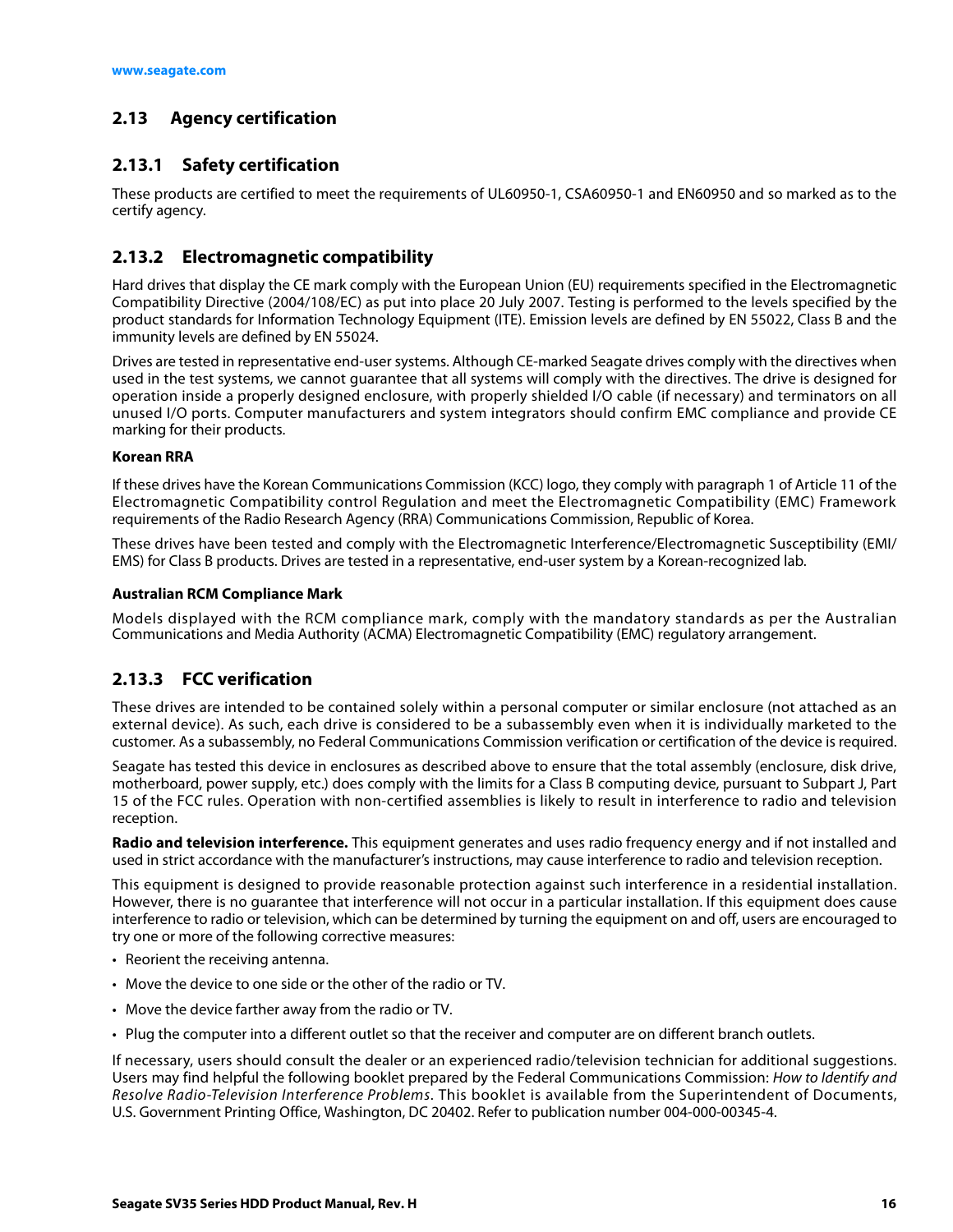# <span id="page-17-0"></span>**2.14 Environmental protection**

Seagate designs its products to meet environmental protection requirements worldwide, including regulations restricting certain chemical substances.

#### <span id="page-17-1"></span>**2.14.1 European Union Restriction of Hazardous Substances (RoHS) Directive**

The European Union Restriction of Hazardous Substances (RoHS) Directive, restricts the presence of chemical substances, including Lead, Cadmium, Mercury, Hexavalent Chromium, PBB and PBDE, in electronic products, effective July 2006. This drive is manufactured with components and materials that comply with the RoHS Directive.

## <span id="page-17-2"></span>**2.14.2 China Restriction of Hazardous Substances (RoHS) Directive**  中国限制危险物品的指令

This product has an Environmental Protection Use Period (EPUP) of 20 years. The following table contains information mandated by China's "Marking Requirements for Control of Pollution Caused by Electronic Information Products" Standard.



该产品具有20年的环境保护使用周期 (EPUP)。 下表包含了中国 "电子产品所导致的污染的控 制的记号要求"所指定的信息。

|                       |                   | Toxic or Hazardous Substances or Elements有毒有害物质或元素 |                        |                                                     |                                             |                                                     |
|-----------------------|-------------------|----------------------------------------------------|------------------------|-----------------------------------------------------|---------------------------------------------|-----------------------------------------------------|
| Name of Parts<br>部件名称 | Lead<br>铅<br>(Pb) | Mercury<br>汞<br>(Hq)                               | Cadmium<br>镉<br>C Cd D | <b>Hexavalentl</b><br>Chromium I<br>六价铬<br>$(Cr6+)$ | Polybrominated<br>Diphenyl<br>多溴联苯<br>(PBB) | Polybrominated<br>Diphenyl Ether<br>多溴二苯醚<br>(PBDE) |
| <b>PCBA</b>           |                   |                                                    |                        |                                                     |                                             |                                                     |
| <b>HDA</b>            |                   |                                                    |                        |                                                     |                                             |                                                     |

"O" indicates the hazardous and toxic substance content of the part (at the homogeneous material level) is lower than the threshold defined by the China RoHS MCV Standard.

"O"表示该部件(于同类物品程度上)所含的危险和有毒物质低于中国RoHS MCV标准所定义的门槛值。

"X" indicates the hazardous and toxic substance content of the part (at the homogeneous material level) is over the threshold defined by the China RoHS MCV Standard.

"X"表示该部件(于同类物品程度上)所含的危险和有毒物质超出中国RoHS MCV标准所定义的门槛值。

## <span id="page-17-3"></span>**2.15 Corrosive environment**

Seagate electronic drive components pass accelerated corrosion testing equivalent to 10 years exposure to light industrial environments containing sulfurous gases, chlorine and nitric oxide, classes G and H per ASTM B845. However, this accelerated testing cannot duplicate every potential application environment. Users should use caution exposing any electronic components to uncontrolled chemical pollutants and corrosive chemicals as electronic drive component reliability can be affected by the installation environment. The silver, copper, nickel and gold films used in Seagate products are especially sensitive to the presence of sulfide, chloride, and nitrate contaminants. Sulfur is found to be the most damaging. In addition, electronic components should never be exposed to condensing water on the surface of the printed circuit board assembly (PCBA) or exposed to an ambient relative humidity greater than 95%. Materials used in cabinet fabrication, such as vulcanized rubber, that can outgas corrosive compounds should be minimized or eliminated. The useful life of any electronic equipment may be extended by replacing materials near circuitry with sulfide-free alternatives.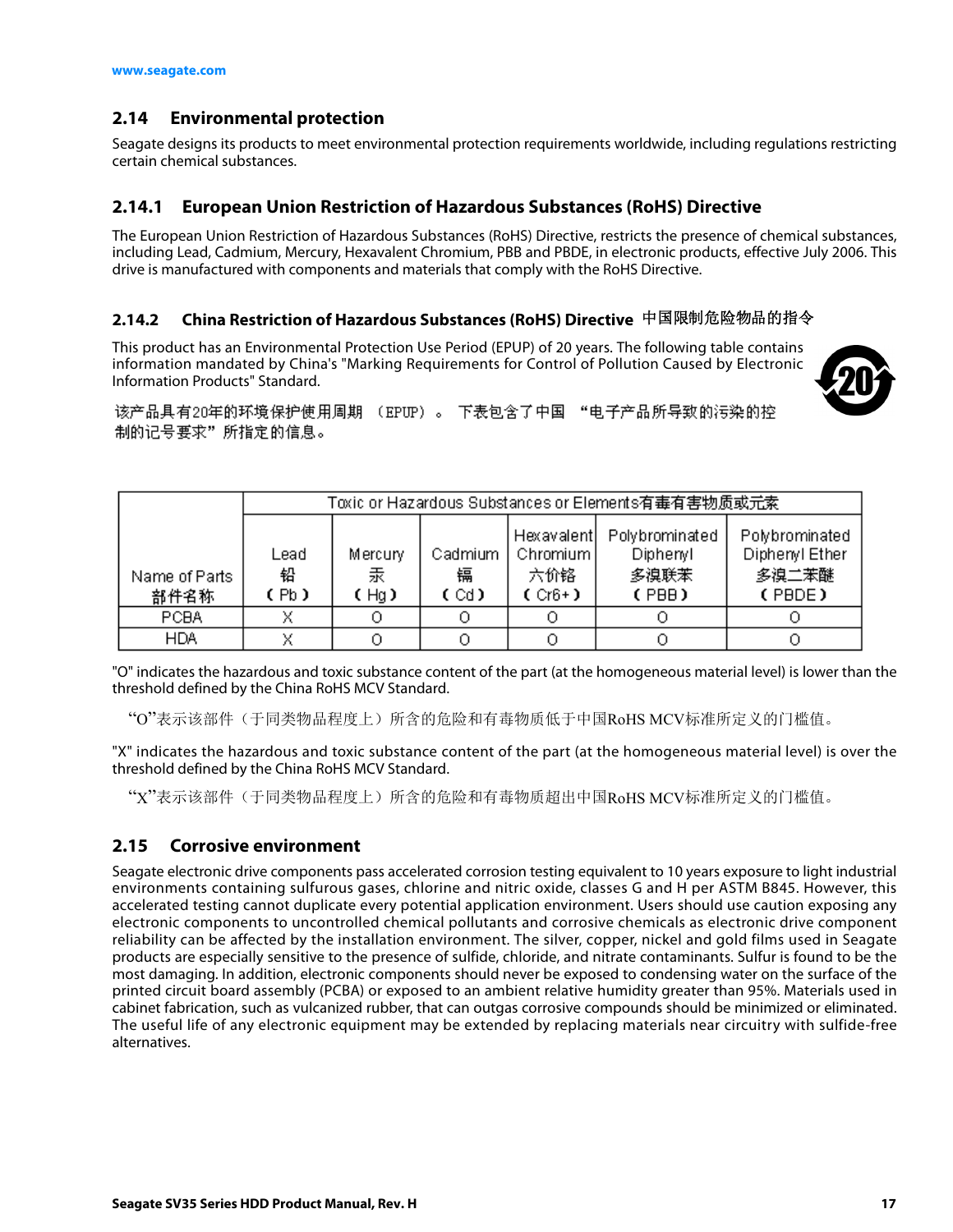# <span id="page-18-0"></span>**3.0 Configuring and Mounting the Drive**

This section contains the specifications and instructions for configuring and mounting the drive.

# <span id="page-18-1"></span>**3.1 Handling and static-discharge precautions**

After unpacking, and before installation, the drive may be exposed to potential handling and electrostatic discharge (ESD) hazards. Observe the following standard handling and static-discharge precautions:

#### **Caution**

- Before handling the drive, put on a grounded wrist strap, or ground oneself frequently by touching the metal chassis of a computer that is plugged into a grounded outlet. Wear a grounded wrist strap throughout the entire installation procedure.
- Handle the drive by its edges or frame only.
- The drive is extremely fragile—handle it with care. Do not press down on the drive top cover.
- Always rest the drive on a padded, antistatic surface until users mount it in the computer.
- Do not touch the connector pins or the printed circuit board.
- Do not remove the factory-installed labels from the drive or cover them with additional labels. Removal voids the warranty. Some factory-installed labels contain information needed to service the drive. Other labels are used to seal out dirt and contamination.

# <span id="page-18-2"></span>**3.2 Configuring the drive**

Each drive on the SATA interface connects point-to-point with the SATA host adapter. There is no master/slave relationship because each drive is considered a master in a point-to-point relationship. If two drives are attached on one SATA host adapter, the host operating system views the two devices as if they were both "masters" on two separate ports. Both drives behave as if they are Device 0 (master) devices.

SATA drives are designed for easy installation. It is usually not necessary to set any jumpers on the drive for proper operation; however, if users connect the drive and receive a "drive not detected" error, the SATA-equipped motherboard or host adapter may use a chipset that does not support SATA speed auto-negotiation.

## <span id="page-18-3"></span>**3.3 SATA cables and connectors**

The SATA interface cable consists of four conductors in two differential pairs, plus three ground connections. The cable size may be 30 to 26 AWG with a maximum length of one meter (39.37 inches). See **[Table 5](#page-21-3)** for connector pin definitions. Either end of the SATA signal cable can be attached to the drive or host.

For direct backplane connection, the drive connectors are inserted directly into the host receptacle. The drive and the host receptacle incorporate features that enable the direct connection to be hot pluggable and blind mateable.

For installations which require cables, users can connect the drive as illustrated in **[Figure 1](#page-18-4)**.



<span id="page-18-4"></span>*Figure 1* **Attaching SATA cabling**

Each cable is keyed to ensure correct orientation. SV35 Series HDD drives support latching SATA connectors.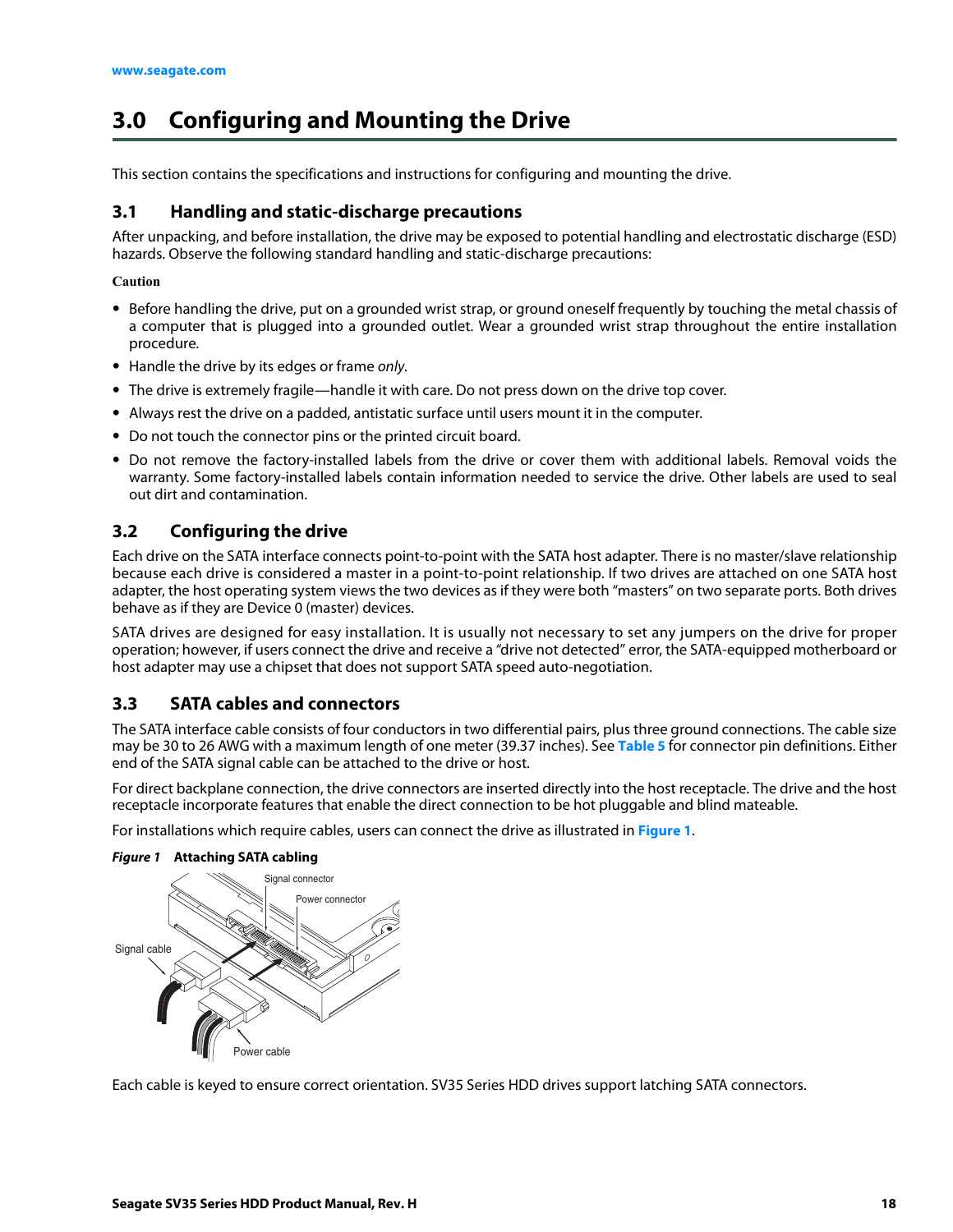### <span id="page-19-0"></span>**3.4 Drive mounting**

Users can mount the drive in any orientation using four screws in the side-mounting holes or four screws in the bottommounting holes. See **[Figure 2](#page-19-1)** and **[Figure 3](#page-20-0)** for drive mounting dimensions. Follow these important mounting precautions when mounting the drive:

- Allow a minimum clearance of 0.030 inches (0.76mm) around the entire perimeter of the drive for cooling.
- Use only 6-32 UNC mounting screws.
- The screws should be inserted no more than 0.120 inch (3.05mm) into the bottom or side mounting holes.
- Do not overtighten the mounting screws (maximum torque: 6 inch-lb).

#### <span id="page-19-1"></span>*Figure 2 Mounting dimensions (3-disk: 3TB and 2TB models)*



**Note.** Image is for reference only, and may not represent actual drive.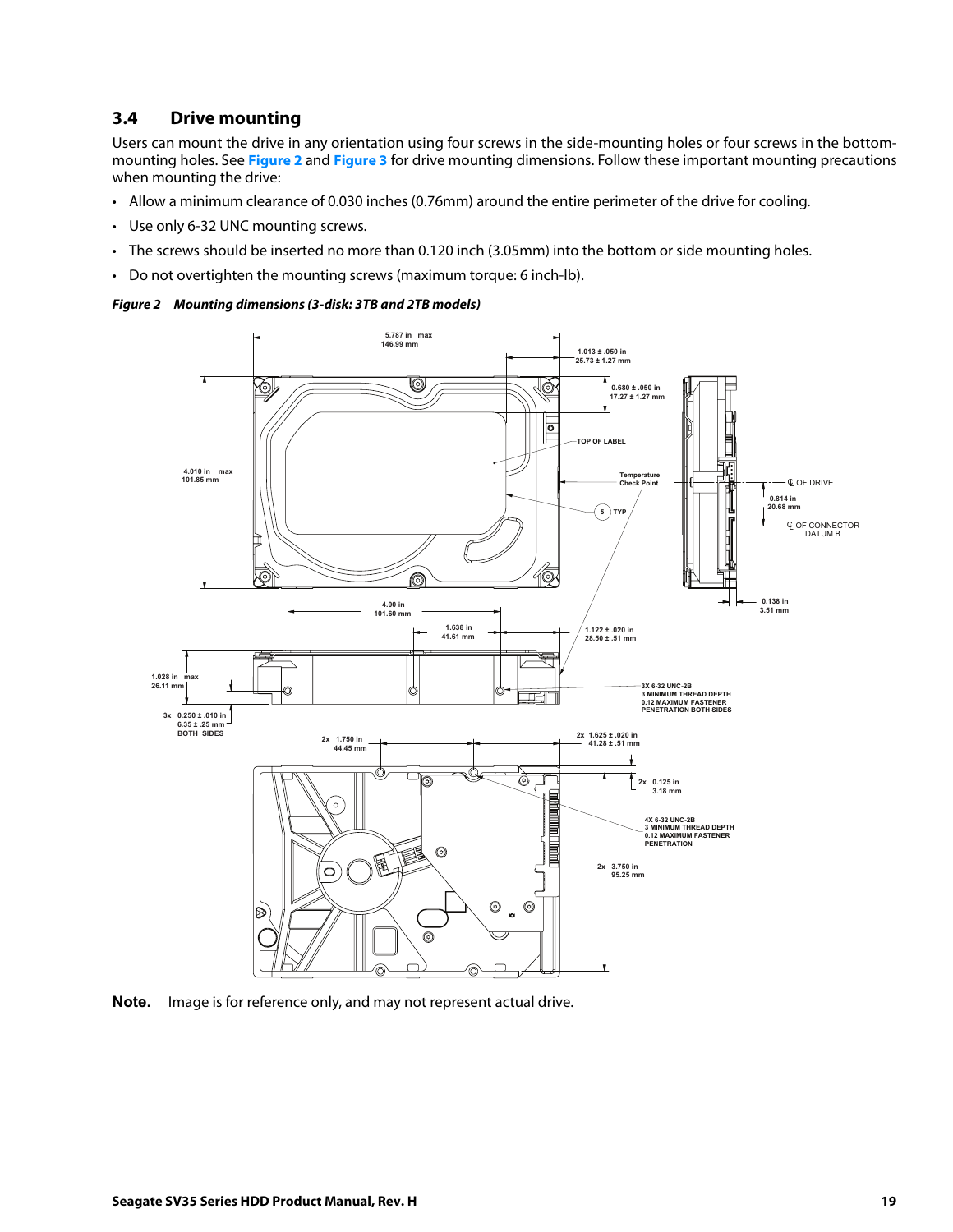<span id="page-20-0"></span>



**Note.** Image is for reference only, and may not represent actual drive.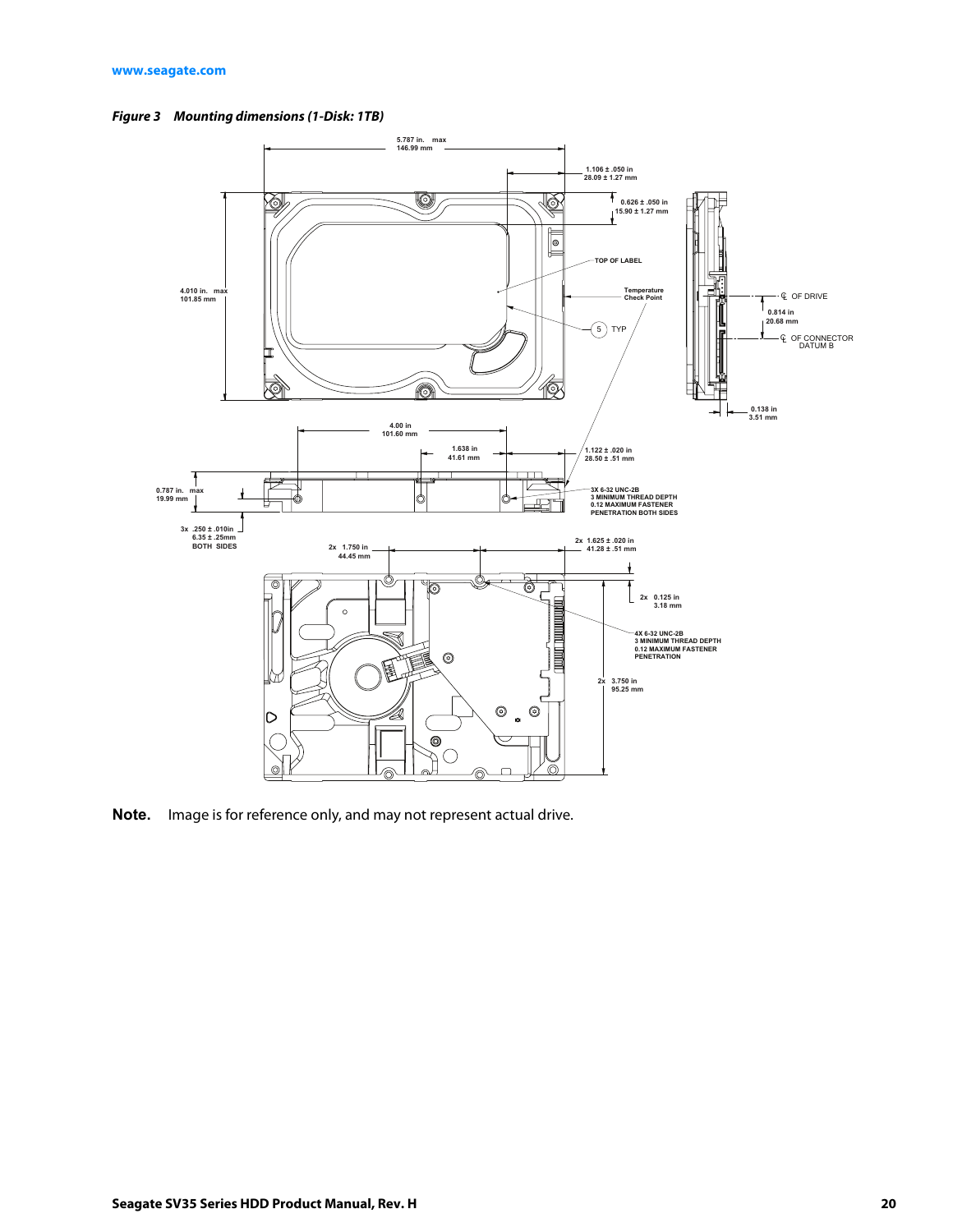# <span id="page-21-0"></span>**4.0 SATA Interface**

These drives use the industry-standard Serial ATA (SATA) interface that supports FIS data transfers. It supports ATA programmed input/output (PIO) modes 0 to 4; multiword DMA modes 0 to 2, and Ultra DMA modes 0 to 6.

For detailed information about the SATA interface, refer to the "Serial ATA: High Speed Serialized AT Attachment" specification.

# <span id="page-21-1"></span>**4.1 Hot-Plug compatibility**

SV35 Series HDD drives incorporate connectors which enable users to hot plug these drives in accordance with the SATA Revision 2.5 specification. This specification can be downloaded from [www.serialata.org.](http://www.serialata.org)

# <span id="page-21-2"></span>**4.2 SATA device plug connector pin definitions**

**[Table 5](#page-21-3)** summarizes the signals on the SATA interface and power connectors.

| <b>Segment</b> | Pin             | <b>Function</b>                                    | <b>Definition</b>                             |
|----------------|-----------------|----------------------------------------------------|-----------------------------------------------|
| Signal         | S <sub>1</sub>  | Ground                                             | 2nd mate                                      |
|                | S <sub>2</sub>  | $A+$                                               | Differential signal pair A from Phy           |
|                | S <sub>3</sub>  | A-                                                 |                                               |
|                | S <sub>4</sub>  | Ground                                             | 2nd mate                                      |
|                | S <sub>5</sub>  | <b>B-</b>                                          | Differential signal pair B from Phy           |
|                | S <sub>6</sub>  | $B+$                                               |                                               |
|                | S7              | Ground                                             | 2nd mate                                      |
|                |                 | Key and spacing separate signal and power segments |                                               |
| <b>Power</b>   | P <sub>1</sub>  | $V_{33}$                                           | 3.3V power                                    |
|                | P <sub>2</sub>  | $V_{33}$                                           | 3.3V power                                    |
|                | P <sub>3</sub>  | $V_{33}$                                           | 3.3V power, pre-charge, 2nd mate              |
|                | P <sub>4</sub>  | Ground                                             | 1st mate                                      |
|                | P <sub>5</sub>  | Ground                                             | 2nd mate                                      |
|                | <b>P6</b>       | Ground                                             | 2nd mate                                      |
|                | <b>P7</b>       | $V_5$                                              | 5V power, pre-charge, 2nd mate                |
|                | P <sub>8</sub>  | V <sub>5</sub>                                     | 5V power                                      |
|                | P <sub>9</sub>  | $V_5$                                              | 5V power                                      |
|                | P <sub>10</sub> | Ground                                             | 2nd mate                                      |
|                | P <sub>11</sub> | Ground or LED signal                               | If grounded, drive does not use deferred spin |
|                | P <sub>12</sub> | Ground                                             | 1st mate.                                     |
|                | P <sub>13</sub> | $V_{12}$                                           | 12V power, pre-charge, 2nd mate               |
|                | P14             | $V_{12}$                                           | 12V power                                     |
|                | P15             | $V_{12}$                                           | 12V power                                     |

#### <span id="page-21-3"></span>*Table 5 SATA connector pin definitions*

#### **Notes**

- 1. All pins are in a single row, with a 1.27 mm (0.050") pitch.
- 2. The comments on the mating sequence apply to the case of backplane blindmate connector only. In this case, the mating sequences are:
	- the ground pins P4 and P12.
	- the pre-charge power pins and the other ground pins.
	- the signal pins and the rest of the power pins.
- 3. There are three power pins for each voltage. One pin from each voltage is used for pre-charge when installed in a blind-mate backplane configuration.
	- All used voltage pins  $(V_x)$  must be terminated.

#### **Seagate SV35 Series HDD Product Manual, Rev. H 21**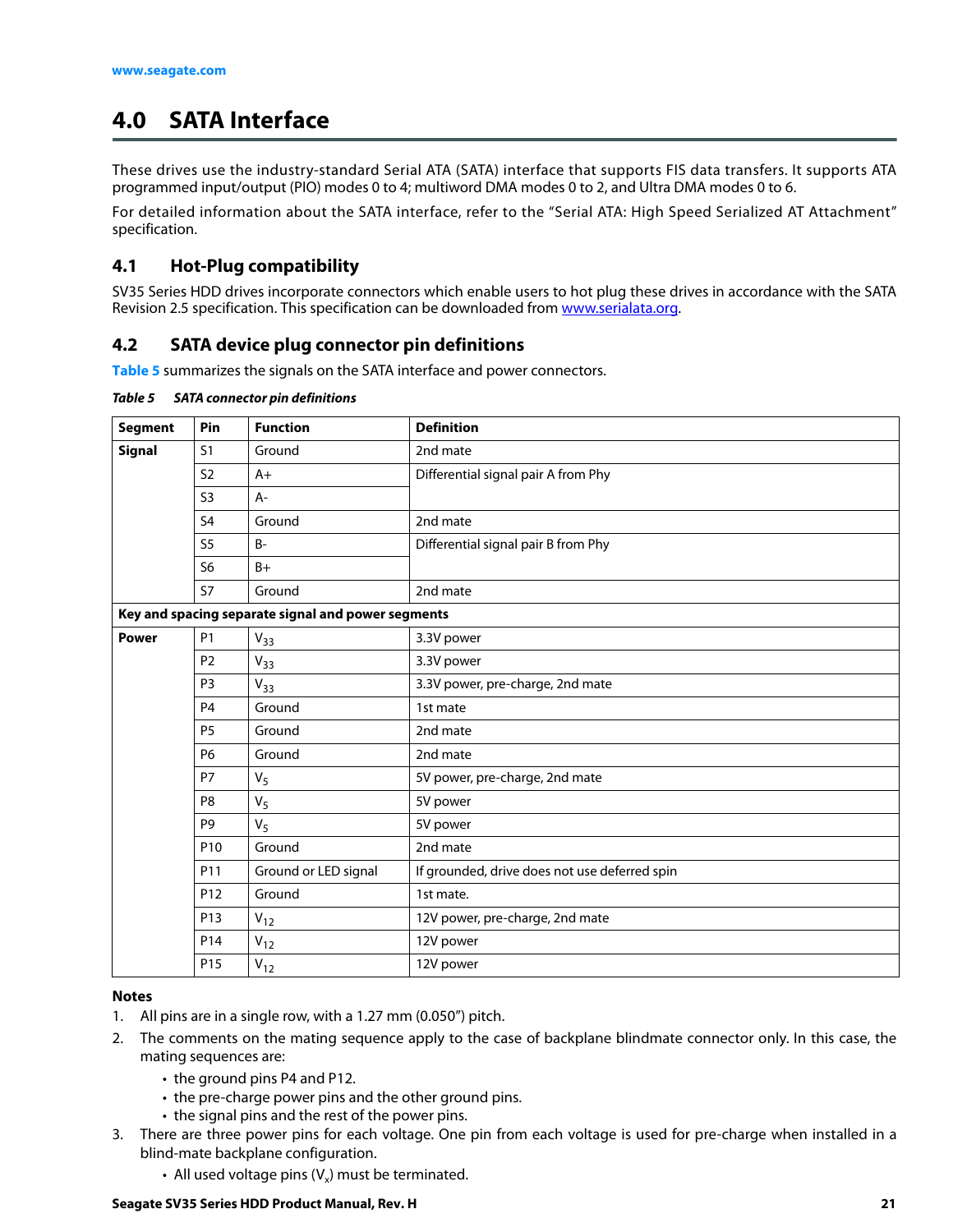# <span id="page-22-0"></span>**4.3 Supported ATA commands**

The following table lists SATA standard commands that the drive supports. For a detailed description of the ATA commands, refer to the Serial ATA International Organization: Serial ATA Revision 3.2 [\(http://www.sata-io.or](http://www.sata-io.org)g).

[See "S.M.A.R.T. commands" on page 29 f](#page-29-0)or details and subcommands used in the S.M.A.R.T. implementation.

| <b>Command name</b>                 | <b>Command code (in hex)</b> |
|-------------------------------------|------------------------------|
| <b>Check Power Mode</b>             | E5 <sub>H</sub>              |
| Configure Stream                    | 51 <sub>H</sub>              |
| Device Configuration Freeze Lock    | $B1_H/C1_H$                  |
| Device Configuration Identify       | $B1_H/C2_H$                  |
| <b>Device Configuration Restore</b> | $B1_H$ /CO <sub>H</sub>      |
| <b>Device Configuration Set</b>     | $B1_H/C3_H$                  |
| <b>Device Reset</b>                 | 08 <sub>H</sub>              |
| Download Microcode                  | 92 <sub>H</sub>              |
| <b>Execute Device Diagnostics</b>   | 90 <sub>H</sub>              |
| Flush Cache                         | $E7_H$                       |
| Flush Cache Extended                | $\mathsf{EA}_\mathsf{H}$     |
| <b>Format Track</b>                 | 50 <sub>H</sub>              |
| <b>Identify Device</b>              | $\mathsf{EC}_{\mathsf{H}}$   |
| Idle                                | E3 <sub>H</sub>              |
| Idle Immediate                      | $E1_H$                       |
| <b>Initialize Device Parameters</b> | 91 <sub>H</sub>              |
| <b>Read Buffer</b>                  | $E4_H$                       |
| Read DMA                            | $C8_H$                       |
| Read DMA Extended                   | 25 <sub>H</sub>              |
| <b>Read DMA Without Retries</b>     | C9 <sub>H</sub>              |
| Read Log Ext                        | $2F_H$                       |
| <b>Read Multiple</b>                | $C4_H$                       |
| Read Multiple Extended              | 29 <sub>H</sub>              |
| <b>Read Native Max Address</b>      | $F8_H$                       |
| Read Native Max Address Extended    | 27 <sub>H</sub>              |
| <b>Read Sectors</b>                 | 20 <sub>H</sub>              |
| <b>Read Sectors Extended</b>        | 24 <sub>H</sub>              |
| <b>Read Sectors Without Retries</b> | 21 <sub>H</sub>              |
| Read Stream DMA Extended            | $2A_H$                       |
| Read Stream Extended                | $2B_H$                       |
| Read Verify Sectors                 | 40 <sub>H</sub>              |
| Read Verify Sectors Extended        | 42 <sub>H</sub>              |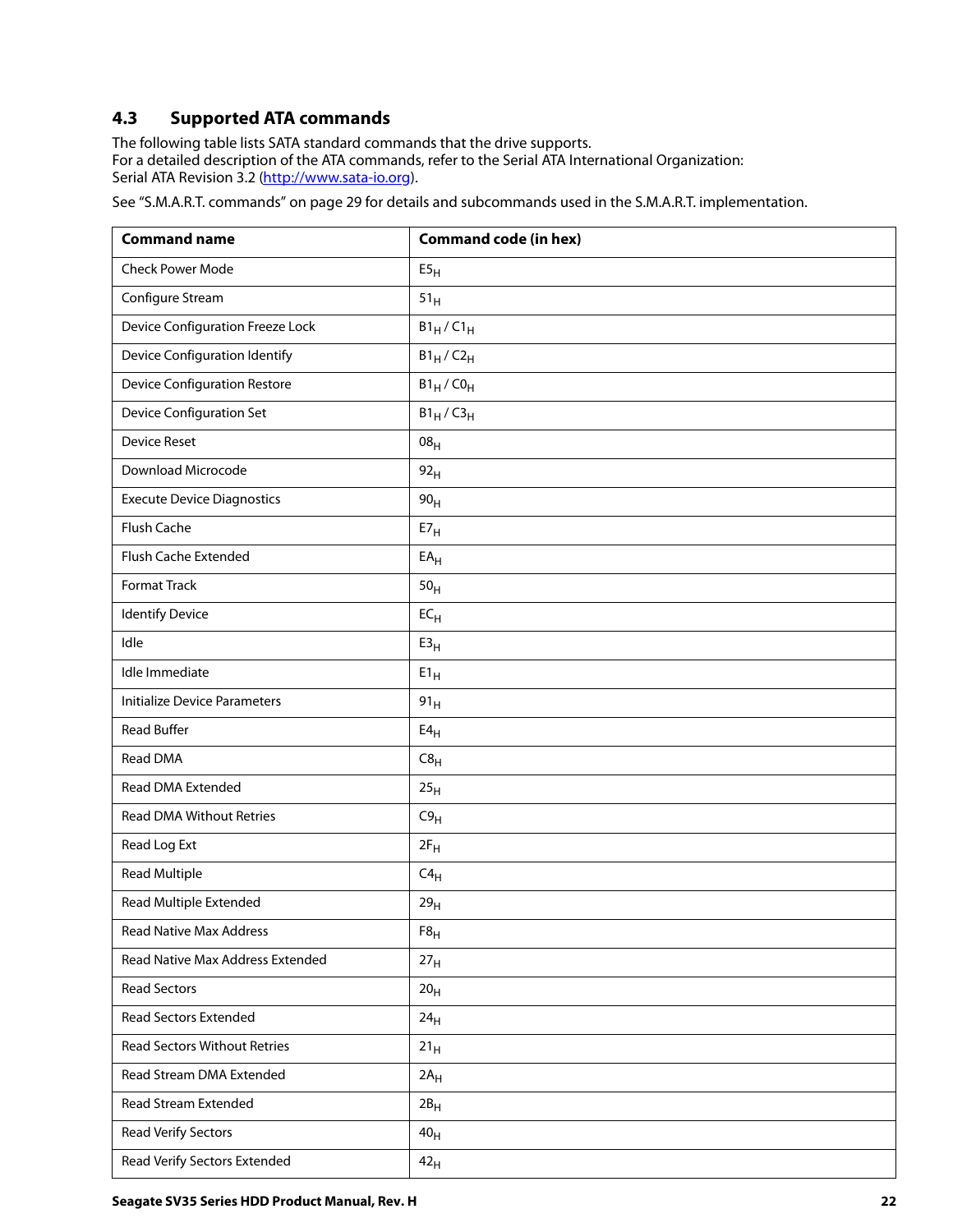| <b>Command name</b>                                                                                                                             | <b>Command code (in hex)</b>                              |                                                                           |
|-------------------------------------------------------------------------------------------------------------------------------------------------|-----------------------------------------------------------|---------------------------------------------------------------------------|
| Read Verify Sectors Without Retries                                                                                                             | 41 <sub>H</sub>                                           |                                                                           |
| Recalibrate                                                                                                                                     | 10 <sub>H</sub>                                           |                                                                           |
| Security Disable Password                                                                                                                       | F6 <sub>H</sub>                                           |                                                                           |
| <b>Security Erase Prepare</b>                                                                                                                   | F3 <sub>H</sub>                                           |                                                                           |
| Security Erase Unit                                                                                                                             | $F4_H$                                                    |                                                                           |
| <b>Security Freeze</b>                                                                                                                          | F5 <sub>H</sub>                                           |                                                                           |
| Security Set Password                                                                                                                           | $F1_H$                                                    |                                                                           |
| <b>Security Unlock</b>                                                                                                                          | $F2_H$                                                    |                                                                           |
| Seek                                                                                                                                            | 70 <sub>H</sub>                                           |                                                                           |
| <b>Set Features</b>                                                                                                                             | $EF_H$                                                    |                                                                           |
| Set Max Address                                                                                                                                 | F9 <sub>H</sub>                                           |                                                                           |
| Note: Individual Set Max Address<br>commands are identified by the value<br>placed in the Set Max Features register as<br>defined to the right. | Address:<br>Password:<br>Lock:<br>Unlock:<br>Freeze Lock: | 00 <sub>H</sub><br>01 <sub>H</sub><br>$02_H$<br>03 <sub>H</sub><br>$04_H$ |
| Set Max Address Extended                                                                                                                        | 37 <sub>H</sub>                                           |                                                                           |
| Set Multiple Mode                                                                                                                               | C6 <sub>H</sub>                                           |                                                                           |
| Sleep                                                                                                                                           | E6 <sub>H</sub>                                           |                                                                           |
| S.M.A.R.T. Disable Operations                                                                                                                   | $B0_H / D9_H$                                             |                                                                           |
| S.M.A.R.T. Enable/Disable Autosave                                                                                                              | $B0_H/D2_H$                                               |                                                                           |
| S.M.A.R.T. Enable Operations                                                                                                                    | $B0_H / D8_H$                                             |                                                                           |
| S.M.A.R.T. Execute Offline                                                                                                                      | $B0_H$ / $D4_H$                                           |                                                                           |
| S.M.A.R.T. Read Attribute Thresholds                                                                                                            | $B0_H/D1_H$                                               |                                                                           |
| S.M.A.R.T. Read Data                                                                                                                            | $BO_H / DO_H$                                             |                                                                           |
| S.M.A.R.T. Read Log Sector                                                                                                                      | $B0_H / D5_H$                                             |                                                                           |
| S.M.A.R.T. Return Status                                                                                                                        | $BO_H / DA_H$                                             |                                                                           |
| S.M.A.R.T. Save Attribute Values                                                                                                                | $B0_H / D3_H$                                             |                                                                           |
| S.M.A.R.T. Write Log Sector                                                                                                                     | $B0_H$ / $D6_H$                                           |                                                                           |
| Standby                                                                                                                                         | E2 <sub>H</sub>                                           |                                                                           |
| Standby Immediate                                                                                                                               | ${\sf E0}_{\mathsf{H}}$                                   |                                                                           |
| Write Buffer                                                                                                                                    | ${\sf E8}_{\sf H}$                                        |                                                                           |
| Write DMA                                                                                                                                       | CA <sub>H</sub>                                           |                                                                           |
| Write DMA Extended                                                                                                                              | 35 <sub>H</sub>                                           |                                                                           |
| Write DMA FUA Extended                                                                                                                          | $3D_H$                                                    |                                                                           |
| Write DMA Without Retries                                                                                                                       | $\mathsf{CB}_\mathsf{H}$                                  |                                                                           |
| Write Log Extended                                                                                                                              | $3F_H$                                                    |                                                                           |
| Write Multiple                                                                                                                                  | C5 <sub>H</sub>                                           |                                                                           |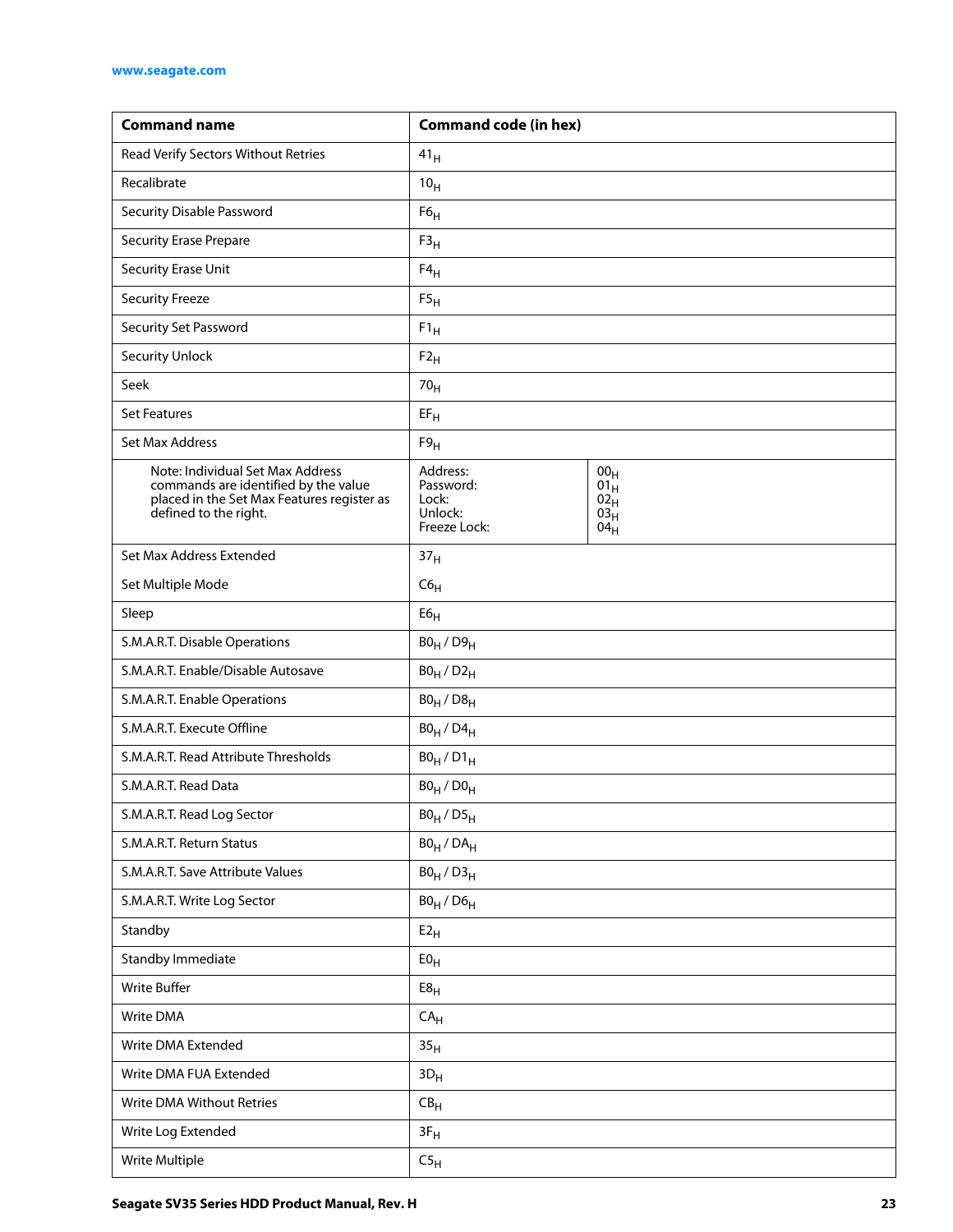| <b>Command name</b>           | <b>Command code (in hex)</b> |
|-------------------------------|------------------------------|
| Write Multiple Extended       | 39 <sub>H</sub>              |
| Write Multiple FUA Extended   | $CE_{H}$                     |
| <b>Write Sectors</b>          | 30 <sub>H</sub>              |
| Write Sectors Without Retries | 31 <sub>H</sub>              |
| Write Sectors Extended        | 34 <sub>H</sub>              |
| Write Stream DMA Extended     | $3A_H$                       |
| Write Stream Extended         | 3B <sub>H</sub>              |
| Write Uncorrectable           | 45 <sub>H</sub>              |

# <span id="page-24-0"></span>**4.3.1 Identify Device command**

The Identify Device command (command code  $EC_H$ ) transfers information about the drive to the host following power up. The data is organized as a single 512-byte block of data, whose contents are shown in on page 22. All reserved bits or words should be set to zero. Parameters listed with an "x" are drive-specific or vary with the state of the drive.

The following commands contain drive-specific features that may not be included in the SATA specification.

| <b>Word</b>  | <b>Description</b>                                                                                                                                | <b>Value</b>      |  |
|--------------|---------------------------------------------------------------------------------------------------------------------------------------------------|-------------------|--|
| 0            | Configuration information:<br>• Bit $15: 0 = ATA$ ; $1 = ATAPI$<br>· Bit 7: removable media<br>· Bit 6: removable controller<br>· Bit 0: reserved | 0C5A <sub>H</sub> |  |
| $\mathbf{1}$ | Number of logical cylinders                                                                                                                       | 16,383            |  |
| 2            | ATA-reserved                                                                                                                                      | 0000 <sub>H</sub> |  |
| 3            | Number of logical heads                                                                                                                           | 16                |  |
| 4            | Retired                                                                                                                                           | 0000 <sub>H</sub> |  |
| 5            | Retired                                                                                                                                           | 0000 <sub>H</sub> |  |
| 6            | Number of logical sectors per logical track: 63                                                                                                   | $003F_H$          |  |
| $7 - 9$      | Retired                                                                                                                                           | 0000 <sub>H</sub> |  |
| $10 - 19$    | Serial number: (20 ASCII characters, $0000_H$ = none)                                                                                             | <b>ASCII</b>      |  |
| 20           | Retired                                                                                                                                           | 0000 <sub>H</sub> |  |
| 21           | Retired                                                                                                                                           | 0400 <sub>H</sub> |  |
| 22           | Obsolete                                                                                                                                          | 0000 <sub>H</sub> |  |
| $23 - 26$    | Firmware revision<br>(8 ASCII character string, padded with blanks to end of string)                                                              | X.XX              |  |
| $27 - 46$    | Drive model number:<br>(40 ASCII characters, padded with blanks to end of string)                                                                 |                   |  |
| 47           | (Bits 7-0) Maximum sectors per interrupt on Read multiple and Write multiple<br>(16)                                                              | $8010_H$          |  |
| 48           | Reserved                                                                                                                                          | 0000 <sub>H</sub> |  |
| 49           | Standard Standby timer, IORDY supported and may be disabled                                                                                       | 2F00 <sub>H</sub> |  |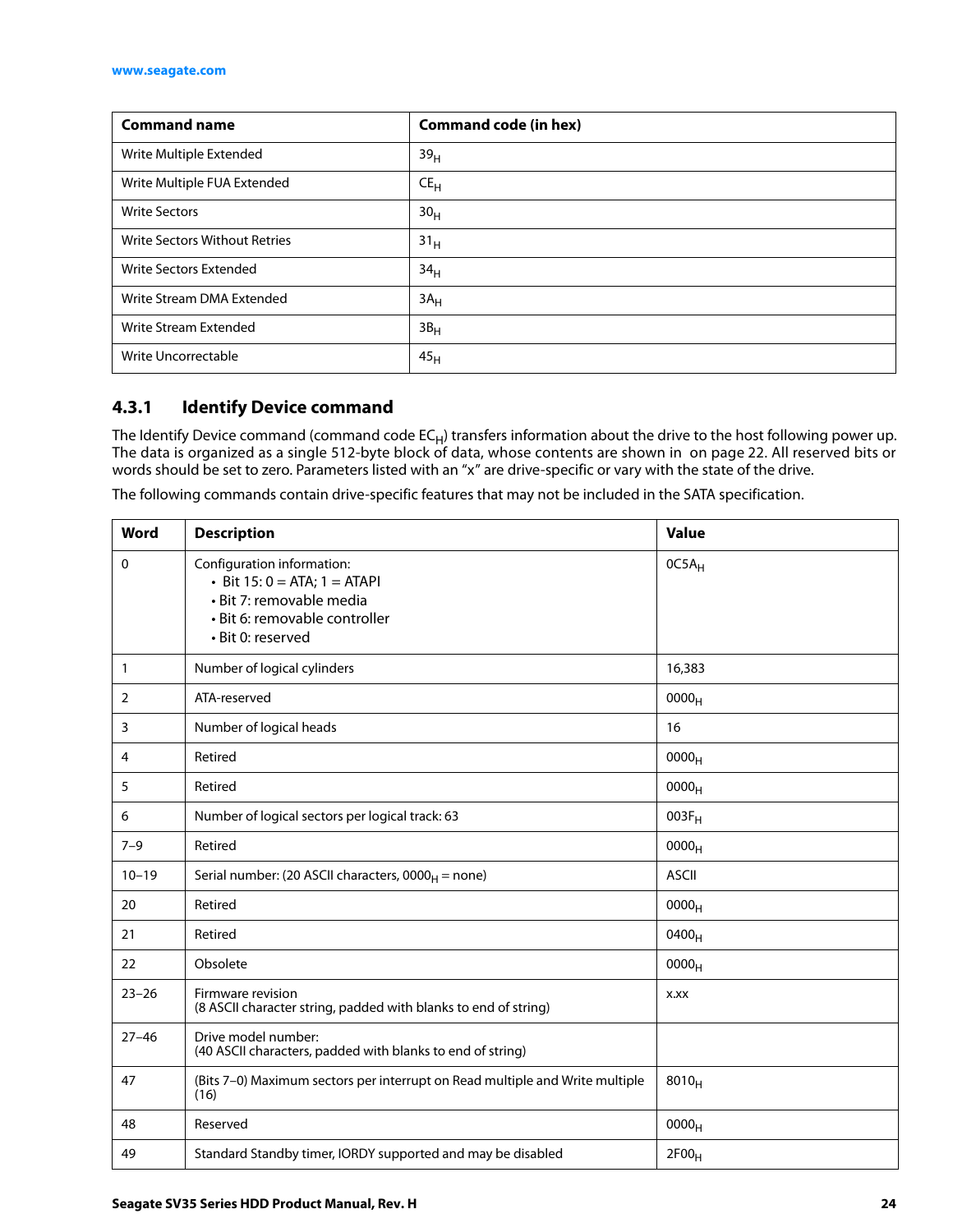| Word      | <b>Description</b>                                                                                                                                                                                                                                                                                                                                                                                                                                | <b>Value</b>            |
|-----------|---------------------------------------------------------------------------------------------------------------------------------------------------------------------------------------------------------------------------------------------------------------------------------------------------------------------------------------------------------------------------------------------------------------------------------------------------|-------------------------|
| 50        | ATA-reserved                                                                                                                                                                                                                                                                                                                                                                                                                                      | 0000 <sub>H</sub>       |
| 51        | PIO data-transfer cycle timing mode                                                                                                                                                                                                                                                                                                                                                                                                               | $0200_H$                |
| 52        | Retired                                                                                                                                                                                                                                                                                                                                                                                                                                           | $0200_H$                |
| 53        | Words 54-58, 64-70 and 88 are valid                                                                                                                                                                                                                                                                                                                                                                                                               | 0007 <sub>H</sub>       |
| 54        | Number of current logical cylinders                                                                                                                                                                                                                                                                                                                                                                                                               | XXXH                    |
| 55        | Number of current logical heads                                                                                                                                                                                                                                                                                                                                                                                                                   | <b>XXXX<sub>H</sub></b> |
| 56        | Number of current logical sectors per logical track                                                                                                                                                                                                                                                                                                                                                                                               | <b>XXXX<sub>H</sub></b> |
| $57 - 58$ | Current capacity in sectors                                                                                                                                                                                                                                                                                                                                                                                                                       | <b>XXXX<sub>H</sub></b> |
| 59        | Number of sectors transferred during a Read Multiple<br>or Write Multiple command                                                                                                                                                                                                                                                                                                                                                                 | <b>XXXX<sub>H</sub></b> |
| $60 - 61$ | Total number of user-addressable LBA sectors available<br>OFFFFFFFh*<br>(see Section 2.2 for related information)<br>*Note: The maximum value allowed in this field is: 0FFFFFFFh (268,435,455)<br>sectors, 137GB). Drives with capacities over 137GB will have 0FFFFFFFh in this<br>field and the actual number of user-addressable LBAs specified in words 100-<br>103. This is required for drives that support the 48-bit addressing feature. |                         |
| 62        | Retired                                                                                                                                                                                                                                                                                                                                                                                                                                           | 0000 <sub>H</sub>       |
| 63        | Multiword DMA active and modes supported<br>(see note following this table)                                                                                                                                                                                                                                                                                                                                                                       | xx07 <sub>H</sub>       |
| 64        | Advanced PIO modes supported (modes 3 and 4 supported)                                                                                                                                                                                                                                                                                                                                                                                            | 0003 <sub>H</sub>       |
| 65        | Minimum multiword DMA transfer cycle time per word (120 nsec)                                                                                                                                                                                                                                                                                                                                                                                     | 0078 <sub>H</sub>       |
| 66        | Recommended multiword DMA transfer cycle time per word (120 nsec)<br>$0078_H$                                                                                                                                                                                                                                                                                                                                                                     |                         |
| 67        | Minimum PIO cycle time without IORDY flow control (240 nsec)<br>$0078_{H}$                                                                                                                                                                                                                                                                                                                                                                        |                         |
| 68        | Minimum PIO cycle time with IORDY flow control (120 nsec)<br>$0078_H$                                                                                                                                                                                                                                                                                                                                                                             |                         |
| $69 - 74$ | ATA-reserved                                                                                                                                                                                                                                                                                                                                                                                                                                      | 0000 <sub>H</sub>       |
| 75        | Queue depth                                                                                                                                                                                                                                                                                                                                                                                                                                       | $001F_H$                |
| 76        | <b>SATA</b> capabilities                                                                                                                                                                                                                                                                                                                                                                                                                          | $xxxx_{H}$              |
| 77        | Reserved for future SATA definition                                                                                                                                                                                                                                                                                                                                                                                                               | xxxx <sub>H</sub>       |
| 78        | SATA features supported                                                                                                                                                                                                                                                                                                                                                                                                                           | <b>XXXX<sub>H</sub></b> |
| 79        | SATA features enabled                                                                                                                                                                                                                                                                                                                                                                                                                             | $xxxx_{H}$              |
| 80        | Major version number                                                                                                                                                                                                                                                                                                                                                                                                                              | $01F0_H$                |
| 81        | Minor version number                                                                                                                                                                                                                                                                                                                                                                                                                              | $0028_{H}$              |
| 82        | Command sets supported                                                                                                                                                                                                                                                                                                                                                                                                                            | $364B_H$                |
| 83        | Command sets supported                                                                                                                                                                                                                                                                                                                                                                                                                            | 7F09 <sub>H</sub>       |
| 84        | Command sets support extension (see note following this table)                                                                                                                                                                                                                                                                                                                                                                                    | $4163_H$                |
| 85        | Command sets enabled                                                                                                                                                                                                                                                                                                                                                                                                                              | $30xx_H$                |
| 86        | Command sets enabled<br>BE09 <sub>H</sub>                                                                                                                                                                                                                                                                                                                                                                                                         |                         |
| 87        | Command sets enable extension                                                                                                                                                                                                                                                                                                                                                                                                                     | $4163_H$                |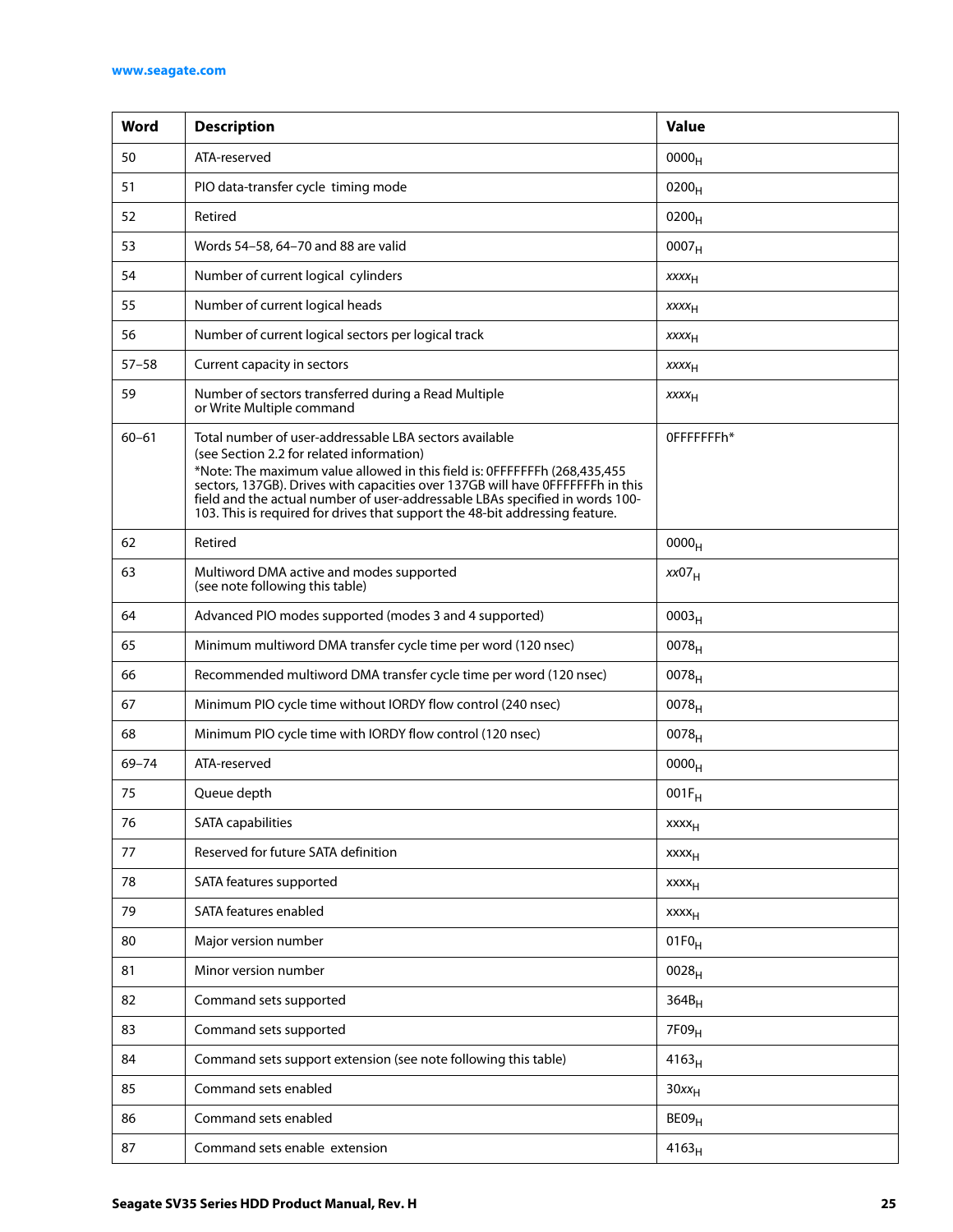#### **[www.seagate.com](http://www.seagate.com)**

| Word        | <b>Description</b>                                                                                                                                                                                                                                                                                                            | <b>Value</b>                         |
|-------------|-------------------------------------------------------------------------------------------------------------------------------------------------------------------------------------------------------------------------------------------------------------------------------------------------------------------------------|--------------------------------------|
| 88          | Ultra DMA support and current mode (see note following this table)                                                                                                                                                                                                                                                            | $xx7F_H$                             |
| 89          | Security erase time                                                                                                                                                                                                                                                                                                           | 0039 <sub>H</sub>                    |
| 90          | Enhanced security erase time                                                                                                                                                                                                                                                                                                  | 0039 <sub>H</sub>                    |
| 92          | Master password revision code                                                                                                                                                                                                                                                                                                 | FFE <sub>H</sub>                     |
| 93          | Hardware reset value                                                                                                                                                                                                                                                                                                          | XXXH                                 |
| 94          | Automatic acoustic management                                                                                                                                                                                                                                                                                                 | 8080 <sub>H</sub>                    |
| 95          | Stream Min. Request Size                                                                                                                                                                                                                                                                                                      | 0000 <sub>H</sub>                    |
| 96          | <b>Streaming Transfer Time - DMA</b>                                                                                                                                                                                                                                                                                          | 0000 <sub>H</sub>                    |
| 97          | Streaming Access Latency - DMA and PIO                                                                                                                                                                                                                                                                                        | 0000 <sub>H</sub>                    |
| $98 - 99$   | <b>Streaming Performance Granularity</b>                                                                                                                                                                                                                                                                                      | $2710_H / 0000_H$                    |
| $100 - 103$ | Total number of user-addressable LBA sectors available<br>$ST3000VX000 = 5,860,533,168$<br>(see Section 2.2 for related information).<br>ST2000VX000 = 3,907,029,168<br>These words are required for drives that support the 48-bit addressing feature.<br>$ST1000VX000 = 1,953,525,168$<br>Maximum value: 0000FFFFFFFFFFFFh. |                                      |
| 104         | <b>Streaming Transfer Time - PIO</b>                                                                                                                                                                                                                                                                                          | 0000 <sub>H</sub>                    |
| 105-107     | ATA-reserved                                                                                                                                                                                                                                                                                                                  | 0000 <sub>H</sub>                    |
| 108-111     | The mandatory value of the world wide name (WWN) for the drive. NOTE: This<br>field is valid if word 84, bit 8 is set to 1 indicating 64-bit WWN support.                                                                                                                                                                     | Each drive will have a unique value. |
| $112 - 127$ | ATA-reserved                                                                                                                                                                                                                                                                                                                  | 0000 <sub>H</sub>                    |
| 128         | Security status                                                                                                                                                                                                                                                                                                               | $0001_H$                             |
| 129-159     | Seagate-reserved                                                                                                                                                                                                                                                                                                              | XXXH                                 |
| 160-254     | ATA-reserved                                                                                                                                                                                                                                                                                                                  | 0000 <sub>H</sub>                    |
| 255         | Integrity word                                                                                                                                                                                                                                                                                                                | $XXAS_H$                             |

Note See the bit descriptions below for words 63, 84, and 88 of the Identify Drive data.

| Description (if bit is set to 1) |                |                                           |
|----------------------------------|----------------|-------------------------------------------|
|                                  | <b>Bit</b>     | Word 63                                   |
|                                  | $\mathbf 0$    | Multiword DMA mode 0 is supported.        |
|                                  | 1              | Multiword DMA mode 1 is supported.        |
|                                  | $\overline{2}$ | Multiword DMA mode 2 is supported.        |
|                                  | 8              | Multiword DMA mode 0 is currently active. |
|                                  | 9              | Multiword DMA mode 1 is currently active. |
|                                  | 10             | Multiword DMA mode 2 is currently active. |
|                                  | <b>Bit</b>     | Word 84                                   |
|                                  | 0              | SMART error login is supported.           |
|                                  | 1              | SMART self-test is supported.             |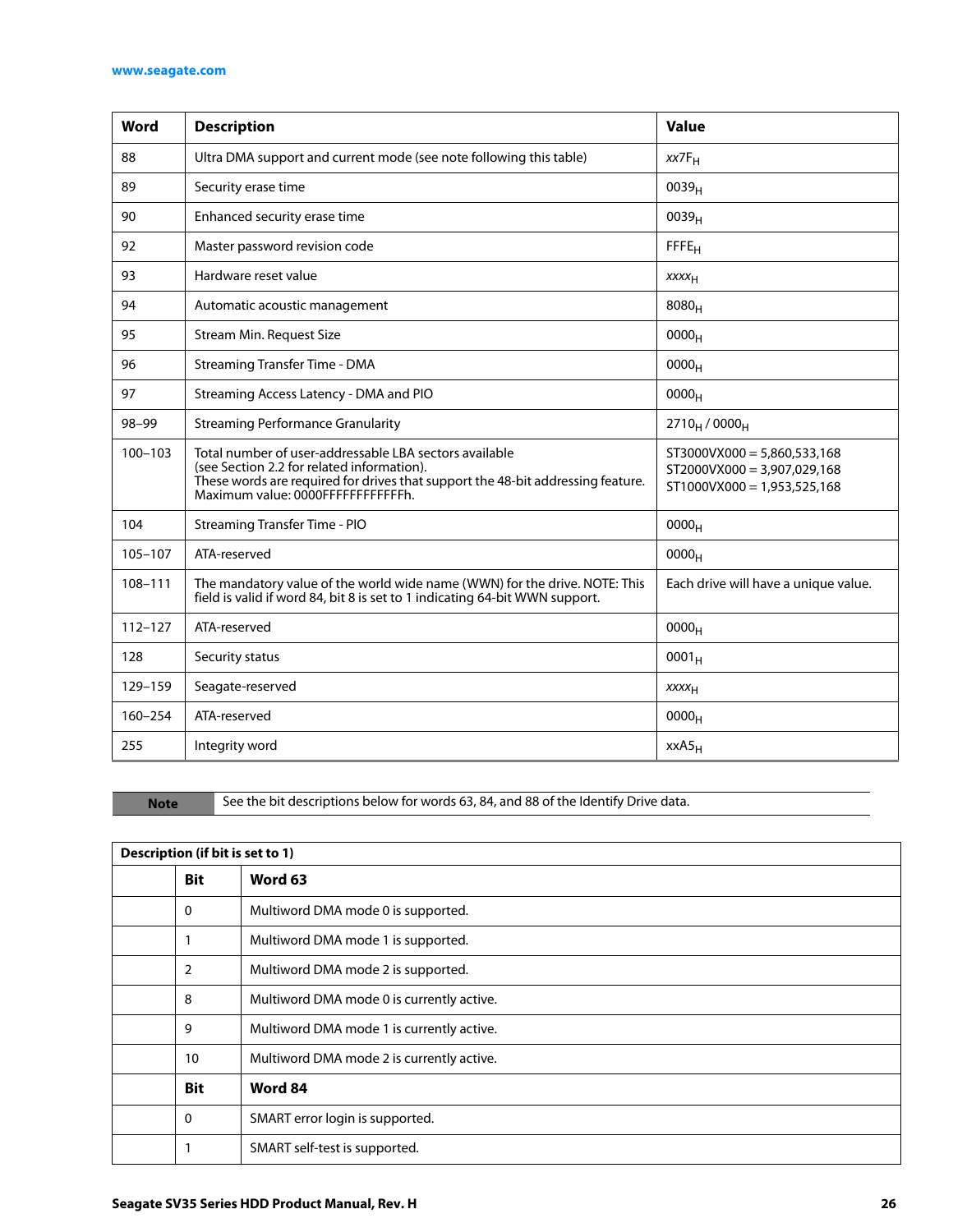#### **[www.seagate.com](http://www.seagate.com)**

| $\overline{2}$ | Media serial number is supported.                                    |
|----------------|----------------------------------------------------------------------|
| 3              | Media Card Pass Through Command feature set is supported.            |
| 4              | Streaming feature set is supported.                                  |
| 5              | GPL feature set is supported.                                        |
| 6              | WRITE DMA FUA EXT and WRITE MULTIPLE FUA EXT commands are supported. |
| $\overline{7}$ | WRITE DMA QUEUED FUA EXT command is supported.                       |
| 8              | 64-bit World Wide Name is supported.                                 |
| $9 - 10$       | Obsolete.                                                            |
| $11 - 12$      | Reserved for TLC.                                                    |
| 13             | IDLE IMMEDIATE command with IUNLOAD feature is supported.            |
| 14             | Shall be set to 1.                                                   |
| 15             | Shall be cleared to 0.                                               |
| <b>Bit</b>     | Word 88                                                              |
| 0              | Ultra DMA mode 0 is supported.                                       |
| $\mathbf{1}$   | Ultra DMA mode 1 is supported.                                       |
| 2              | Ultra DMA mode 2 is supported.                                       |
| 3              | Ultra DMA mode 3 is supported.                                       |
| 4              | Ultra DMA mode 4 is supported.                                       |
| 5              | Ultra DMA mode 5 is supported.                                       |
| 6              | Ultra DMA mode 6 is supported.                                       |
| 8              | Ultra DMA mode 0 is currently active.                                |
| 9              | Ultra DMA mode 1 is currently active.                                |
| 10             | Ultra DMA mode 2 is currently active.                                |
| 11             | Ultra DMA mode 3 is currently active.                                |
| 12             | Ultra DMA mode 4 is currently active.                                |
| 13             | Ultra DMA mode 5 is currently active.                                |
| 14             | Ultra DMA mode 6 is currently active.                                |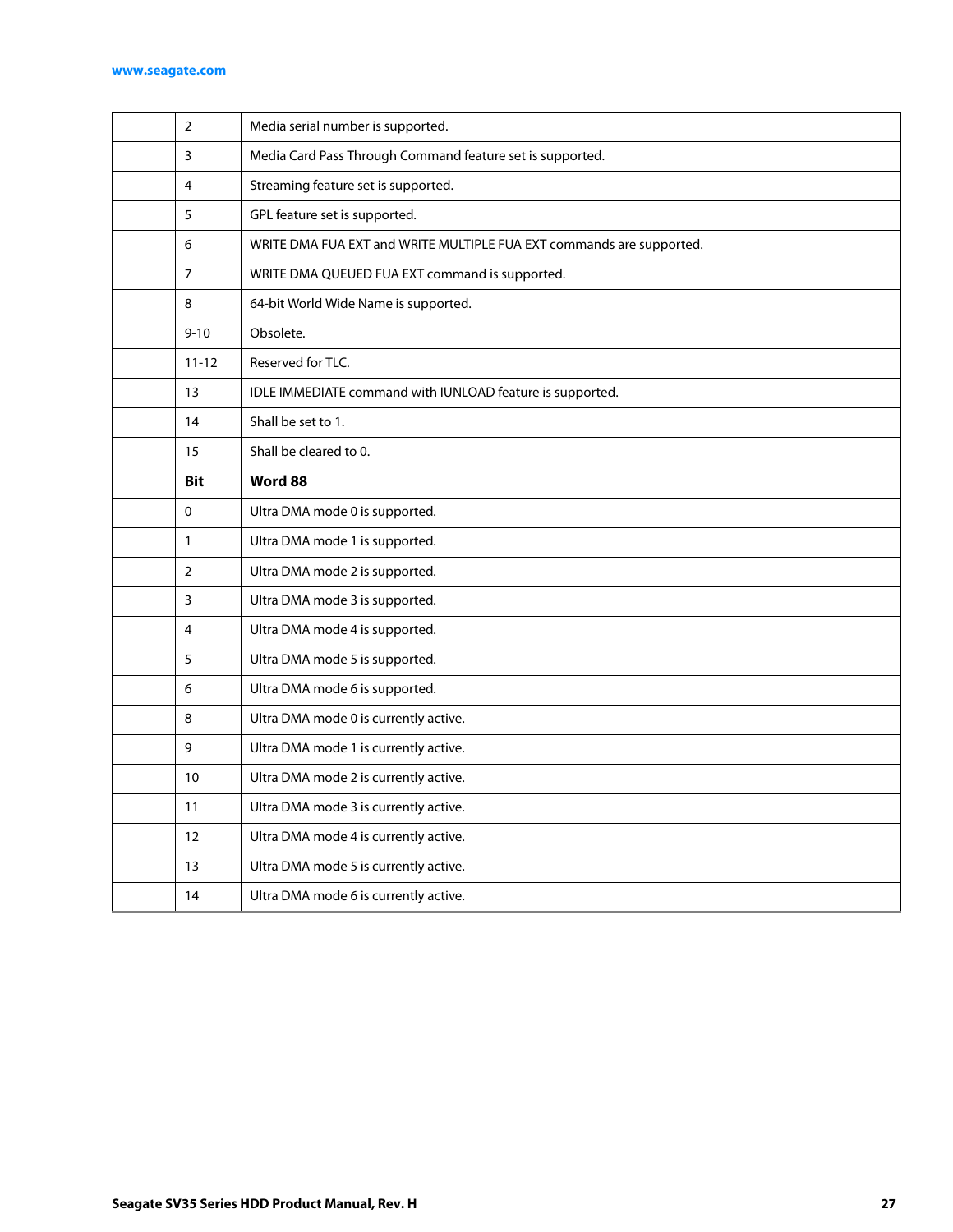# <span id="page-28-0"></span>**4.3.2 Set Features command**

This command controls the implementation of various features that the drive supports. When the drive receives this command, it sets BSY, checks the contents of the Features register, clears BSY and generates an interrupt. If the value in the register does not represent a feature that the drive supports, the command is aborted. Power-on default has the read lookahead and write caching features enabled. The acceptable values for the Features register are defined as follows:

| 02 <sub>H</sub> | Enable write cache (default).                                                                 |  |  |
|-----------------|-----------------------------------------------------------------------------------------------|--|--|
| 03 <sub>H</sub> | Set transfer mode (based on value in Sector Count register).<br>Sector Count register values: |  |  |
|                 | 00 <sub>H</sub> Set PIO mode to default (PIO mode 2).                                         |  |  |
|                 | $01_H$ Set PIO mode to default and disable IORDY (PIO mode 2).                                |  |  |
|                 | 08 <sub>H</sub> PIO mode 0                                                                    |  |  |
|                 | 09 <sub>H</sub> PIO mode 1                                                                    |  |  |
|                 | 0A <sub>H</sub> PIO mode 2                                                                    |  |  |
|                 | 0B <sub>H</sub> PIO mode 3                                                                    |  |  |
|                 | OC <sub>H</sub> PIO mode 4 (default)                                                          |  |  |
|                 | 20 <sub>H</sub> Multiword DMA mode 0                                                          |  |  |
|                 | Multiword DMA mode 1<br>21 <sub>H</sub>                                                       |  |  |
|                 | Multiword DMA mode 2<br>22 <sub>H</sub>                                                       |  |  |
|                 | Ultra DMA mode 0<br>40 <sub>H</sub>                                                           |  |  |
|                 | Ultra DMA mode 1<br>$41_H$                                                                    |  |  |
|                 | 42 <sub>H</sub> Ultra DMA mode 2                                                              |  |  |
|                 | 43 <sub>H</sub> Ultra DMA mode 3                                                              |  |  |
|                 | 44 <sub>H</sub> Ultra DMA mode 4                                                              |  |  |
|                 | 45 <sub>H</sub> Ultra DMA mode 5                                                              |  |  |
|                 | Ultra DMA mode 6<br>46 <sub>H</sub>                                                           |  |  |
| 10 <sub>H</sub> | Enable use of SATA features                                                                   |  |  |
| 55 <sub>H</sub> | Disable read look-ahead (read cache) feature.                                                 |  |  |
| 82 <sub>H</sub> | Disable write cache                                                                           |  |  |
| 90 <sub>H</sub> | Disable use of SATA features                                                                  |  |  |
| $AA_H$          | Enable read look-ahead (read cache) feature (default).                                        |  |  |
| $F1_H$          | Report full capacity available                                                                |  |  |

**Note** At power-on, or after a hardware or software reset, the default values of the features are as indicated above.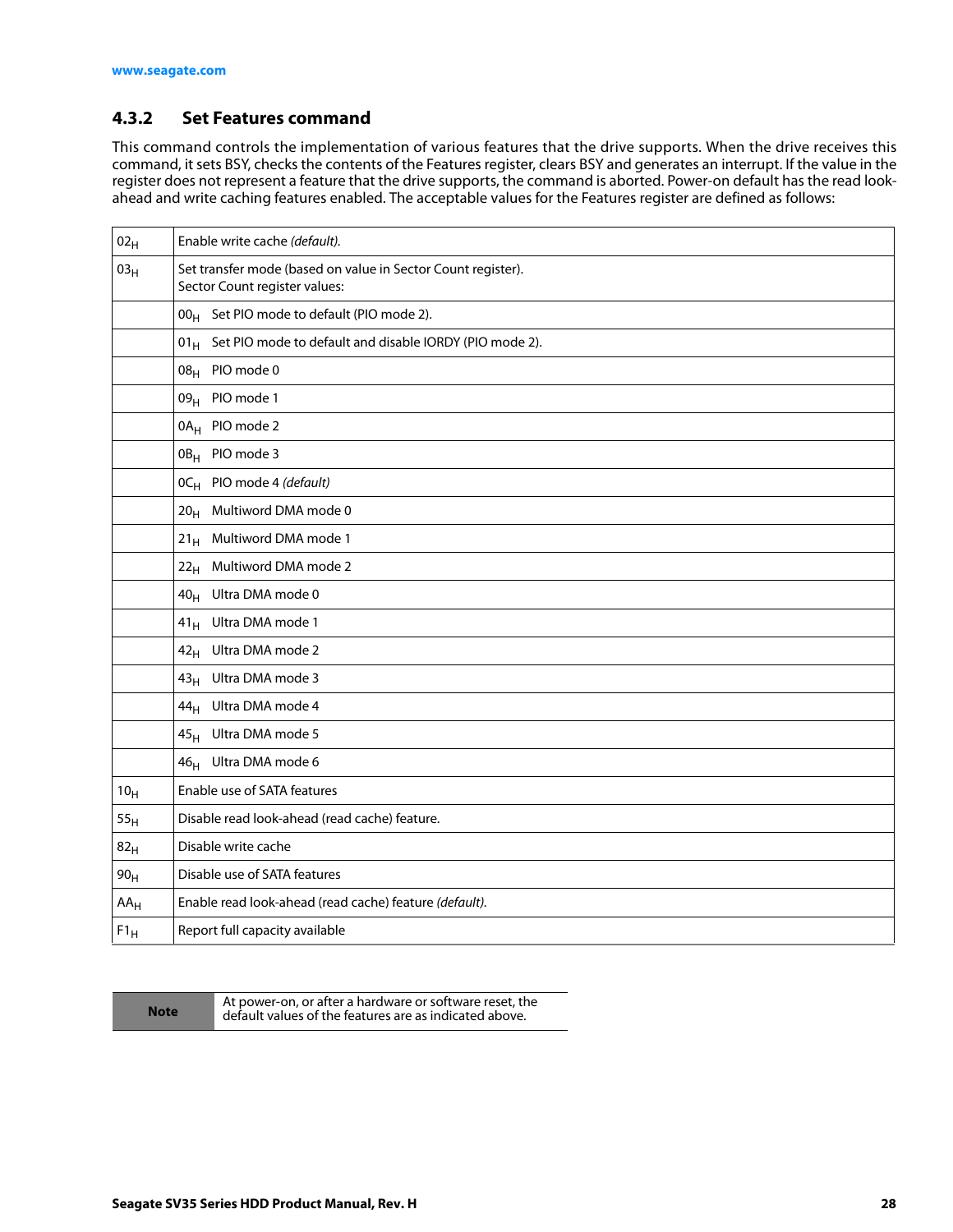# <span id="page-29-0"></span>**4.3.3 S.M.A.R.T. commands**

S.M.A.R.T. provides near-term failure prediction for disk drives. When S.M.A.R.T. is enabled, the drive monitors predetermined drive attributes that are susceptible to degradation over time. If self-monitoring determines that a failure is likely, S.M.A.R.T. makes a status report available to the host. Not all failures are predictable. S.M.A.R.T. predictability is limited to the attributes the drive can monitor. For more information on S.M.A.R.T. commands and implementation, see the Draft ATA-5 Standard.

SeaTools diagnostic software activates a built-in drive self-test (DST S.M.A.R.T. command for D4 $_H$ ) that eliminates unnecessary drive returns. The diagnostic software ships with all new drives and is also available at: http://seatools.seagate.com.

This drive is shipped with S.M.A.R.T. features disabled. Users must have a recent BIOS or software package that supports S.M.A.R.T. to enable this feature. The table below shows the S.M.A.R.T. command codes that the drive uses.

| Code in features register | S.M.A.R.T. command                               |
|---------------------------|--------------------------------------------------|
| D0 <sub>H</sub>           | S.M.A.R.T. Read Data                             |
| $D2_H$                    | S.M.A.R.T. Enable/Disable Attribute Autosave     |
| D3 <sub>H</sub>           | S.M.A.R.T. Save Attribute Values                 |
| $D4_H$                    | S.M.A.R.T. Execute Off-line Immediate (runs DST) |
| DS <sub>H</sub>           | S.M.A.R.T. Read Log Sector                       |
| D6 <sub>H</sub>           | S.M.A.R.T. Write Log Sector                      |
| D8 <sub>H</sub>           | S.M.A.R.T. Enable Operations                     |
| D9 <sub>H</sub>           | S.M.A.R.T. Disable Operations                    |
| DA <sub>H</sub>           | S.M.A.R.T. Return Status                         |

**Note** If an appropriate code is not written to the Features Register, the command is aborted and 0x04 (abort) is written to the Error register.